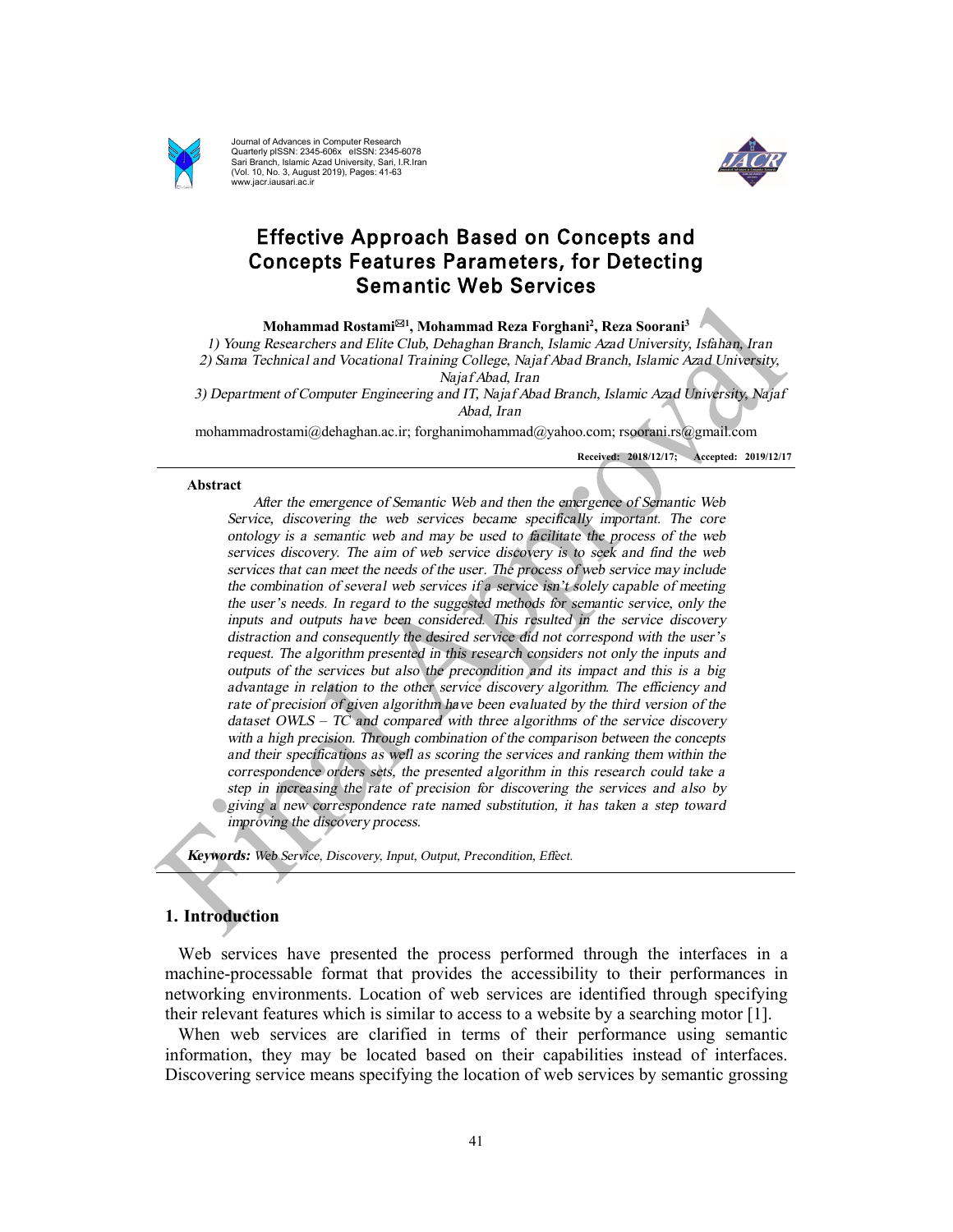of web service. This practice includes matching the description of the request capabilities with ordered services [2] [3].

The proposed algorithm is consisted of four phases. These phases are distribution of the service advertisement, request for the search, matching the service advertisement with the request, and finally, discovery and retrieval of the related services respectively.

In the service advertisement distribution phase, the ads features of the enriched service is registered in terms of the current concepts in ontology in service sources through applying OWL-S profile features. The next phase which is the most important one includes matching the input, output, precondition, and the service impact with those of the request, which is performed in the search engine. Finally, the related services detected by the matching engine will be returned to the requestor.

The results assessment criteria are the precision, recall, F1 and the average response time to the request. The proposed algorithm is compared with three other algorithms; one applies one of the traditional information retrieval methods for service discovery, the second and the third ones uses matching of the input and the output, and matching of IOPE and WorldNet module for recognizing the similarity of the concepts. The proposed algorithm surpasses the other algorithms under study regarding the precision, recall, and consequently F1. In other words, the proposed algorithm functions better than the others in services discovery. Regarding the average response time, this algorithm takes longer time comparing the other algorithms, which is due to the comparison of the precondition and the impact in addition to input and output. To present an overall assessment of the proposed algorithm, two elements of precision and pace have to be compared regarding their significance. Considering precision as more significant, this algorithm discovers more proper services. However, if pace is realized as more important, other algorithms with lower precision and higher pace could be used.

# **2. Describing Discovery Matter of Semantic Web Service**

The technologies provided semantic web, work in a web, which is interpretable by machine. Web services work in an environment that the organizations can put some of their capabilities in hand through internet. This task has been possible through packing or accompanying the computational capabilities with web service interface and allowing other organizations to discover it (by UDDI) and interact it (by WSDL) [4] [5].

Semantic web service is the combination of two semantic web and web service technologies and activating automatic and dynamic interaction between software systems of web service technology provides the possibility of interface description within a standard manner [6] [7].

Due to the availability of many web services, finding a web service corresponding to the task needs is a big challenge. This can ensure the need for establishing a reliable and effective process of web service discovery. Nowadays, lots of research has been carried out to design methods in order to increase the rate of accuracy in discovering web services and matching the best services. The result of service discovery process is the provision of the services which brings the users satisfaction to some extent. The semantic relationship among the words used in describing the service as well as input and output parameters may cause the accuracy in web services discovery. In addition to input and output parameters, the other parameters are also found in describing the service whose application could result in improving the accuracy of web service discovery. These parameters are called pre-condition and effect. In more web service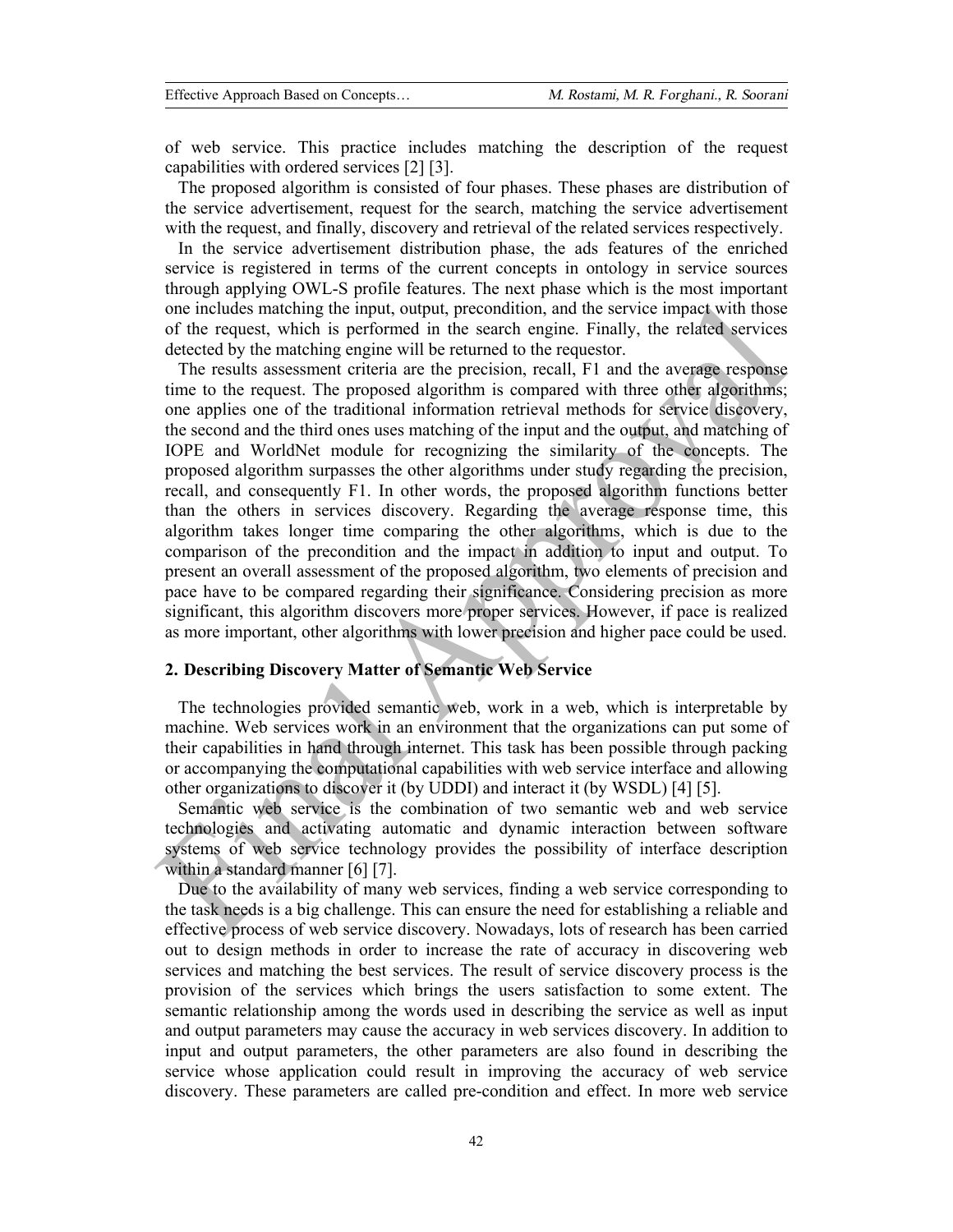discovery methods, five degrees of matching are considered including: Fail, Intersect, Subsume, Plugin, Exact [12] [13].

In this paper, a method is presented to web service discovery based on comparison among input and output parameters, pre-condition, request-effect and service by OWL language and an algorithm was designed for it and then a new math degree was defined to discover the services. Although it doesn't meet the user's need, it offers other option. This method causes increased accuracy and efficiency of web service discovery. Searching a service matched the user's request is one of the big challenges in the field of web services [8] [9].

## **3. Related Works**

This is due to the factors including (1) number of web services available on the internet, (2) searching based on key words and (3) searching based on syntax regardless of the meaning. Various research carried out on semantic web service discovery might be divided in different frameworks. In the following parts, some web service discovery methods are presented.

#### *3.1 Semantic method*

Most of the research made on web service discovery has aimed at increasing the accuracy of web service discovery through emphasizing semantic matching. The process of semantic matching of service is the implementation of different operations among the ordered services and requested services. If web services are modeled by ontologies, semantic matching may be done using the concepts and their relations with each other [43] [44].

[45] Has presented a matching system based on using UDDI for the sake of services description. Matching algorithm tries to match input and output parameters of the given service with its corresponding parameters in the requested service. One of the important features of the suggested algorithm, stated by paolucci et al., is that both the customer and provider apply the same ontology so that they can give the same semantic level to each profile of the services. In this method, the task of inference or reasoning has been facilitated because loading the ontologies used by requestor and provider is only required so that through this ontology, it can measure the degree of similarity among defined input and output parameters. Their matching algorithm has made a distinction among four degrees of match: Fail, Subsume, Plug-in, Exact .They only stud the relationships between parent classes and ontology father resulted in a low recall. Their solutions have been designed based on DAML-S that is able to display the function of web services. Unfortunately, some of the important information including precondition, effects and services classification have been removed or not considered in this method so that this led to increased false negativity and consequently, the services found by the algorithm don't meet the user's needs completely [14] [15] [16].

Related works specify the mapping among the concepts based on the classes and if their classes are the same, they will match them with each other while the matching relationship among the concepts may not only be limited to the inclusion relations but it may only depend on the relations among the features. But, if the features of a user request is distinct from the features of an ordered service, basic match will be considered wrong. For instance, even though, user requests CAR with the name and size characteristics, related works will describe the user need only within the class level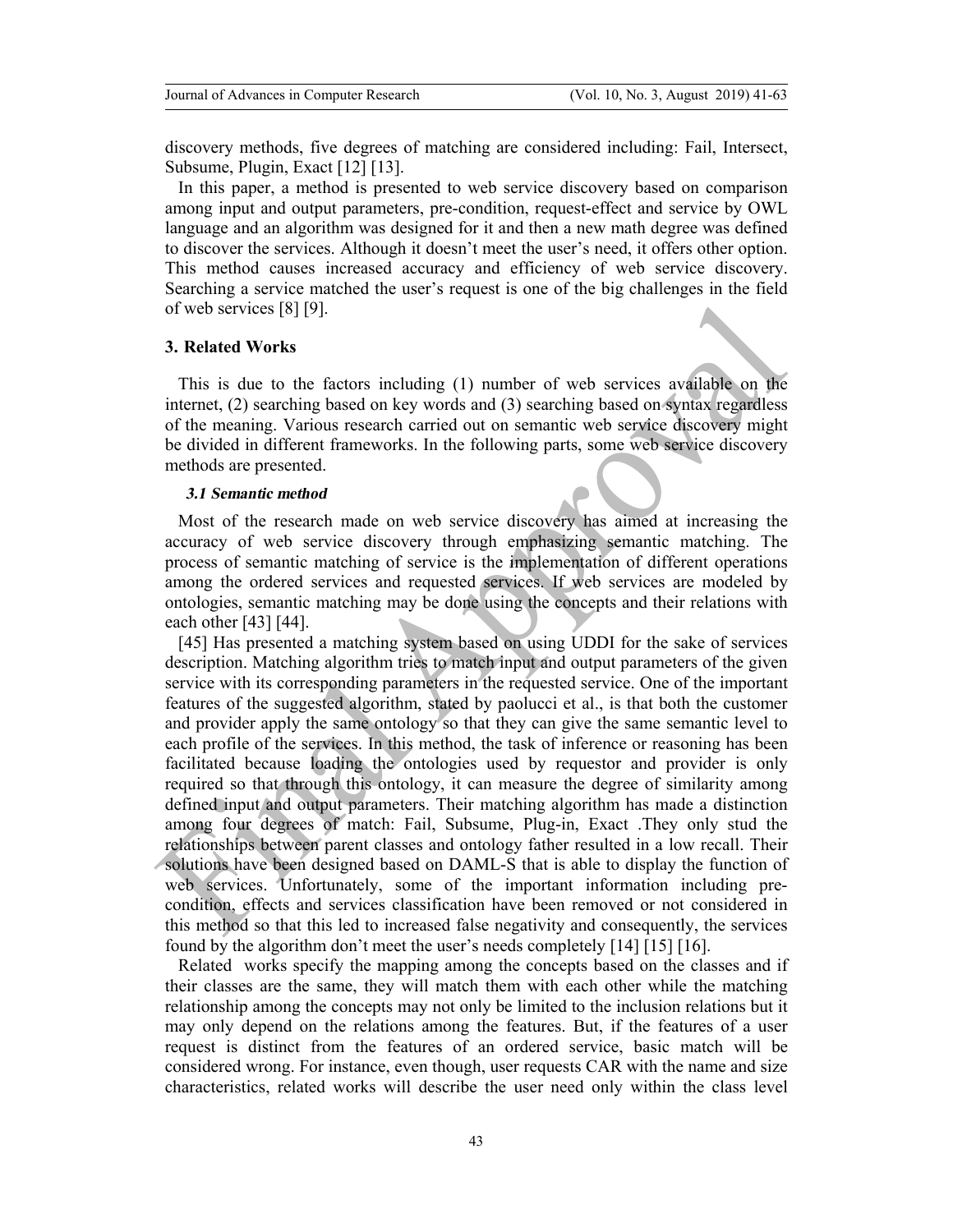using CAR. Therefore, the qualities of discovered services may not match the requested features [55] [27].

The process of service semantic match is implementation of different operations between provided services and request service. Such operations draw out part of subset of description of the web service which is semantically similar or different from request service. If the web services have been modeled with ontologies, semantic match can be done by concepts and the relations between them.

#### *3.2 Information recall \_based method*

Information recall-based methods emphasize the terms and their importance in texts much further. To select important terms, a large collection of statistical methodological terms such as Term-Frequency and Invert-Document frequency or a combination of two are used. T term-frequency in D text specifies the importance of term in text. This matter is identified as term-frequency. Inverse-document frequency measures the rate of abbreviations applied in a collection or corpus. This measurement is computed using the logarithm of the text sums divided by the number of texts in which the term is brought only once. Combination of two term-frequency and inverse-document frequency methods is a very suitable criteria for finding important terms in a collection of texts. These methods are not enough for discovering the best services because the existing texts on web services are very summarized and abstract and ignore structural information helping to get the operational meanings [17] [18] [19] [20].

The methods of information retrieval emphasize the words and their importance. These methods are not enough for discovering the best services because the texts in web services are very brief and abstract and ignore the structural information which help for getting meanings of operation.

#### *3.3 Service quality \_based method*

Recently, quality of service (QOS) has obtained lots of importance in discovering and composing web services. In order to consider the quality of service, each web service is shown by one tuple of elements including service description, QOS features and cost. Service requestors have lots of choices available from many service collections with similar performances and different QOS. Discovery method based on the quality of service with service non-performance features such as quality of service, security policies, price information and the other contracts among the relevant web services [35] [36] [37] [38].

For considering service quality, each web service is demonstrated by a tuple that includes service description, QOS features, and the cost. Demandants of service have many choices of services with similar operations and different QOS. The method of discovery based on service quality is related to nonoperational characteristics of service such as service quality, security policies, cost information and other contracts between web services. Service quality previously was used for improving or progressing of choosing the service.

## *3.4 Data mining \_based method*

Applying data mining methods on web service discovery may increase the precision of web service discovery. Lack of existing a semantic description in web services results in low results in searching [54]. Many of the findings resulted from a search can meet part of user's needs. On classifying semantic web services, a suitable display is used for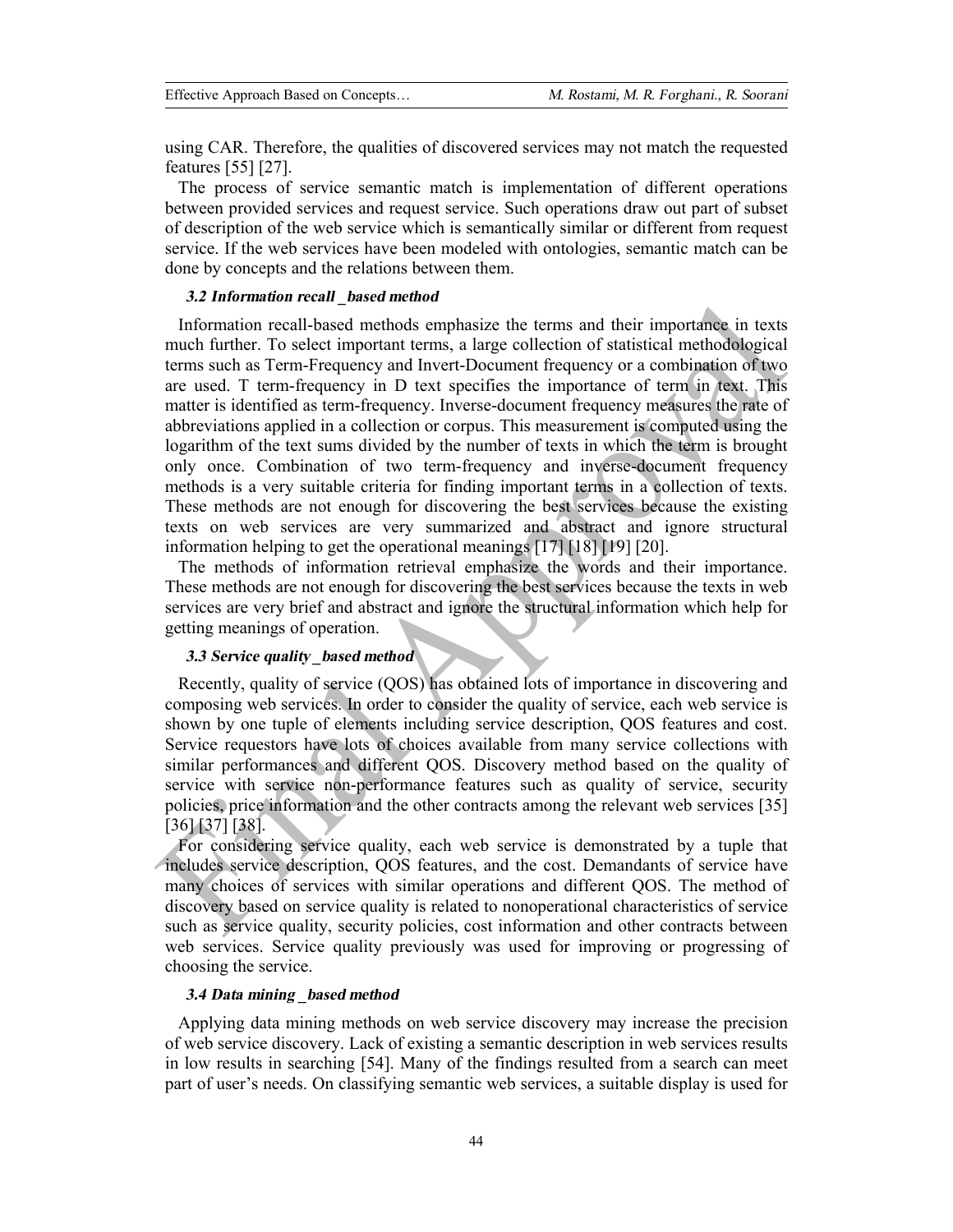grouping similar web services. To calculate the similarity among web services in order to group them, Jaccard correlation coefficient has been used by [39] [54].To group similar web services, classification techniques have been applied. The rate of similarity of services is calculated regarding the service description and OWL-S features.

Data mining-based methods are data-oriented. The challenge is that by using these methods, It is not possible to study the user's behavior. Therefore, using these methods make one focus on studying available web services instead of studying the manner of their users.

Applying the methods of data mining in discovering web service can increase the accuracy of web service discovery. Lack of the semantic description in web services leads to a few results in searching. Many of the queries' results meet a part of user's requests. The methods based on data mining are data – driven methods. The problem is that by using these methods, user's behavior cannot be investigated. Therefore, using these methods instead of investigating the manner of using web services, leads to focus on investigating available web services.

#### *3.5 Hybrid method*

Hybrid method has been constructed by combining two methods based on information recall and semantic method.

An idea found in this method is that a syntactic match may be used for the relevant results if the service has no semantic match with the request. The challenge of a hybrid match is that the syntactic match can't be a suitable criterion for service selection because it suffers from the lack of meaning and also is based on information recall techniques from the texts without considering the meaning [48] [49] [50] [51].

Is made of mixing two methods based on information retrieval and semantic method. According to this method, if the service doesn't have semantic match with request, for related results syntactic match can be used. The problem of hybrid match is that because syntactic match is suffering from lack of meaning and is based on the techniques of information retrieval of texts without considering meaning, it can't be a suitable criterion for choosing service.

## **4. Proposed Method**

Web service discovery includes four phases. It is obvious that the suggested algorithm also follows this system. This algorithm is consisted of four phases or steps. These steps are distribution of service advertisement, giving request for searching, matching service advertisement with request and finally discovering and returning the related services respectively. The framework of the proposed method is demonstrated in figure 1.

In the distribution stage of service promotion, the ads features of the enriched service is registered in terms of the current concepts in ontology in service sources through applying OWL-S profile features In the second phase, enriched request with user's concept is delivered to the system for related service discovery. In the third phase, that is the most important phase, input, output, pre-condition and service effect matches are requested so that this phase is done on matching motor. Finally, the related services identified by matching motor are returned to the requestor.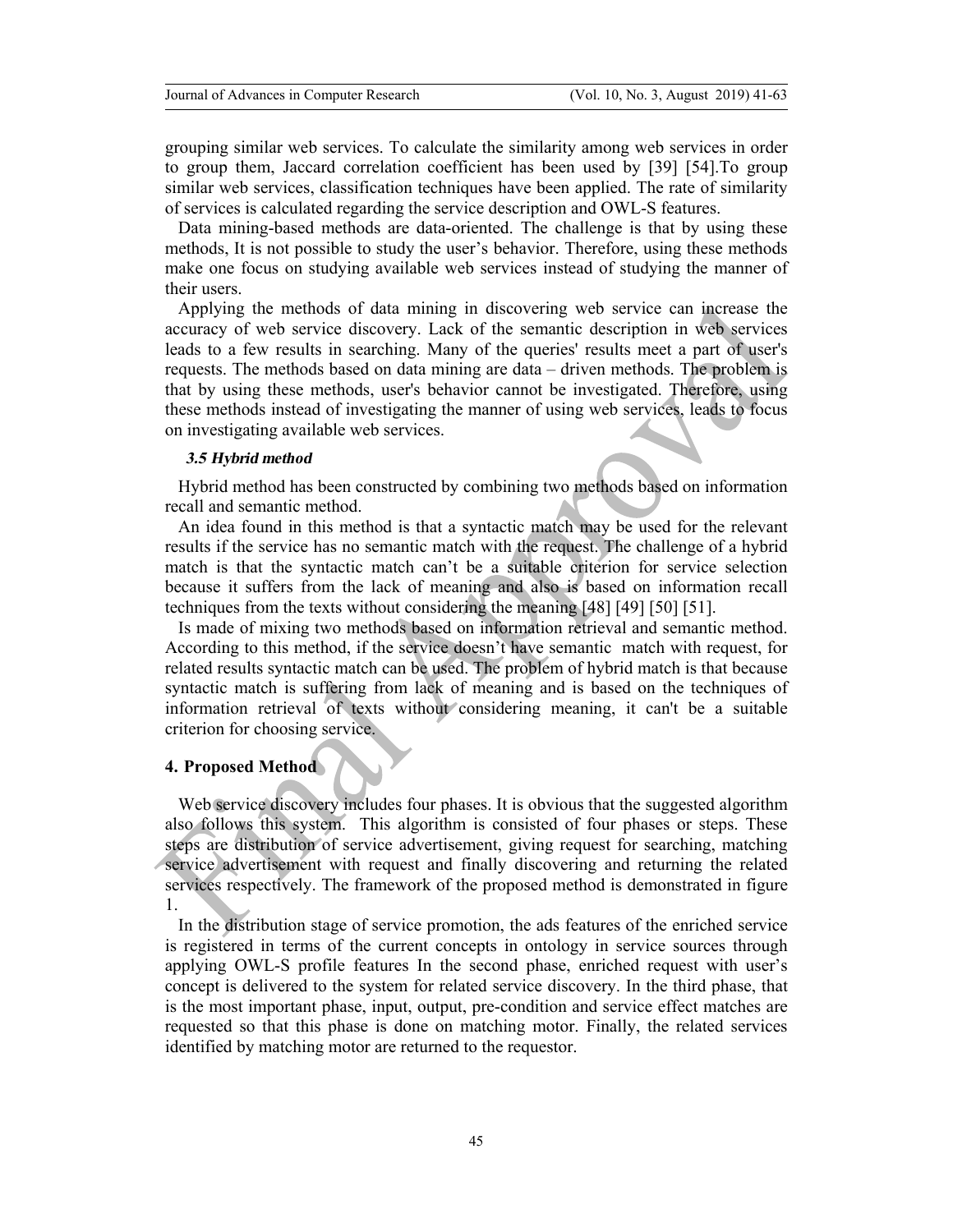

#### *4.1 Degree of substitute match*

Matching degrees of a service with a request were four types: intersect, subsume, plug-in, exact. Another matching degree is also presented by some other papers and books. This degree of match, in fact, states lack of the request match with the service.

Fail means that the advertised service doesn't meet any of the request needs. It seems that if a matching degree is placed instead of failed matching degree that can be more helpful for the service. This issue has helped the algorithm efficiency very much.

Accordingly, a new matching degree named substitute has been defined that discovers services. Although they don't meet the needs of a user, they give a substitution for them. A service that this degree is attributed to is called substitution service.

One of the words which is used for describing the class is complementOf .If none of the class samples is another class sample, a class is complementOf another class. For example in the following, the class of Hotel in ontology which is described by OWL is complement of Campground.

 <owl:Class rdf:about="#Hotel"> <owl:Class> <owl:complementOf rdf:resource="#Campground"/> </owl:Class> *Figure 2: The manner of demonstrating the class of complementary in OWL* 

By using this characteristic, the concept which can be substituted for another concept can be recognized. It must be noticed that defining the substitution service doesn't belong to the language of OWL, rather because in proposed algorithm for describing ontology OWL has been used, substitution service is defined by its help too.

# *4.2 Input, output, pre-condition and effect in OWL-S*

OWL-S profile shows a function providing the service. Function distribution is divided into two parts including information transfer done by the service and mode change as the outcome of performing the service. The former is called input and output and the latter, effect. Inputs, outputs, pre-conditions and effects are written by IOPE acronym. Effects are defined as a part of the result. The patterns of IOPE description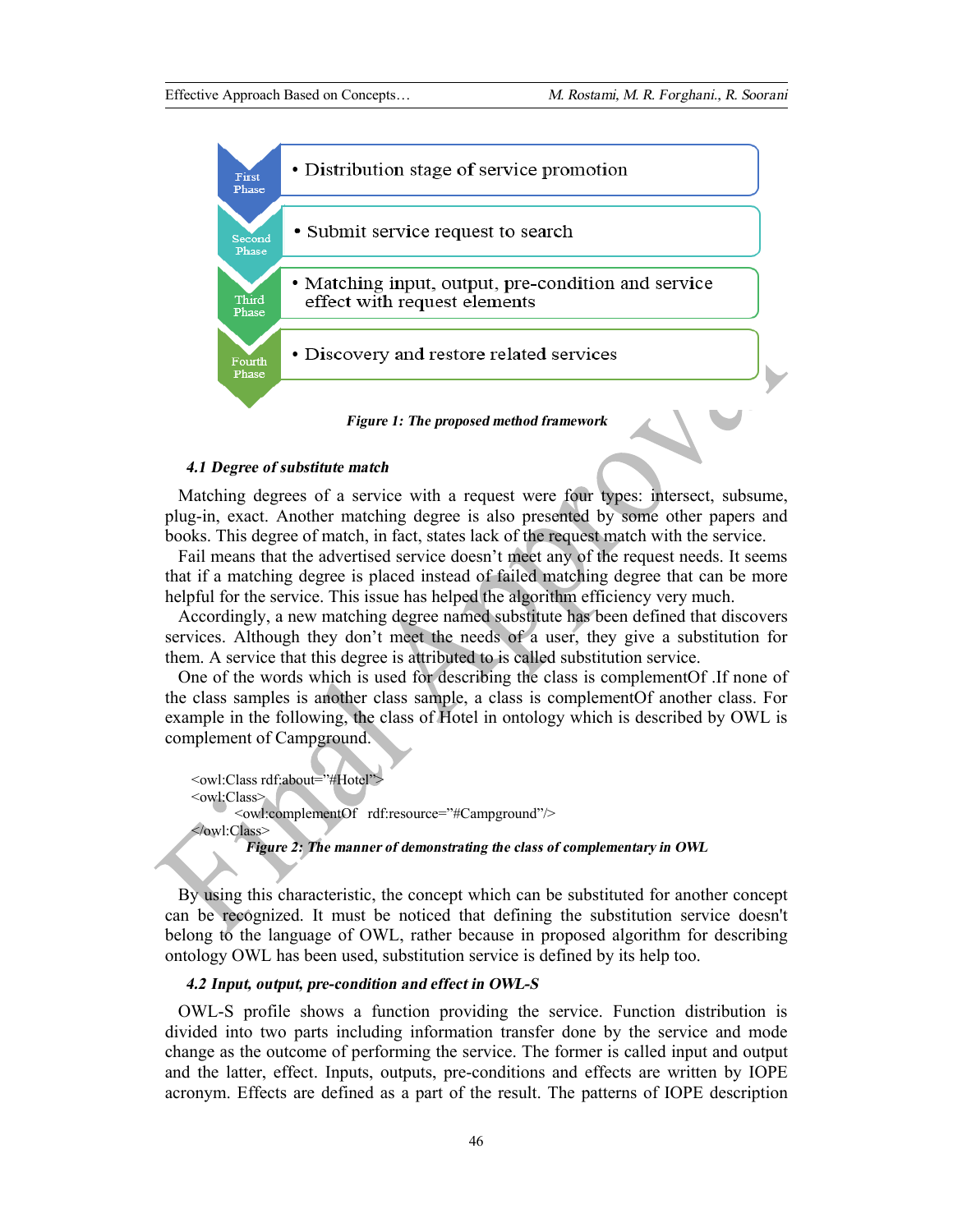haven't been defined in profile but they have been defined in part of OWL-S processing.

IOPEs samples are in OWL-S processing part and point to the profile of elements which related to them and it can be imagined that IOPEs of profile are subsets of those which are distributed by processing part.

Inputs and outputs: Inputs and outputs of OWL-S state the required information and whatever produced by the services. Inputs and outputs are modelled as the parameters [52] [53] [54].

Inputs and outputs and local variables have a portion of the processing they are attending as their own domain. Defined inputs and outputs in the model of service are referred respectively by hasinput and hasoutput features and there is no cardinality restriction for inputs and outputs. Local variables are referred by hasparameter characteristic. For example, for a service which belongs to BravoAir, inputs and outputs are shown in the profile as following.

 <profile:hasInput rdf:resource="BravoAirProcess.owl#DepartureAirport"/> <profile:hasInput rdf:resource="BravoAirProcess.owl#ArrivalAirport"/> <profile:hasInput rdf:resource="BravoAirProcess.owl#OutboundDate"/> <profile:hasInput rdf:resource="BravoAirProcess.owl#InboundDate"/> <profile:hasInput rdf:resource="BravoAirProcess.owl#RoundTrip"/> […]

#### *Figure 3: The manner of showing service inputs in OWL-s [56]*

Inputs and outputs in processing part are defined as part of atomic processing at the place which are located.

 <process:Input rdf:ID="departureAirport"> <process:parameterType rdf:datatype="&xsd;anyURI">concepts.owl#Airport</process: parameterType> </process:Input> <process:input rdf:ID="ArrivalAirport"> <process:parameterType rdf:datatype="&xsd;anyURI">concepts.owl#Airport</process: parameterType> </process:Input>  $[\dots]$ <process:Output rdf:ID="Flightsfound"> <process:parameterType rdf:datatype="&xsd;anyURI">concepts.owl# flightList> </process: parameterType> </process:Output> <process:Output rdf:ID="ReservationID"> <process:parameterType rdf:datatype="&xsd;anyURI"> concepts.owl#ReservationNumber </process: parameterType> </process:Output> […]

#### *Figure 4: The maner of demonstrating inputs and outputs in OWL-s processing part [28]*

Pre-conditions and effects:

A service may or may not have pre- condition or pre – conditions, but if it has precondition until the pre-conditions are satisfied, it will not be executed correctly. Like pre-conditions, a service may or may not have an effect that will happen after its execution.

Pre-condition is the status conditions of surrounding world that need to be present for performing the service successfully.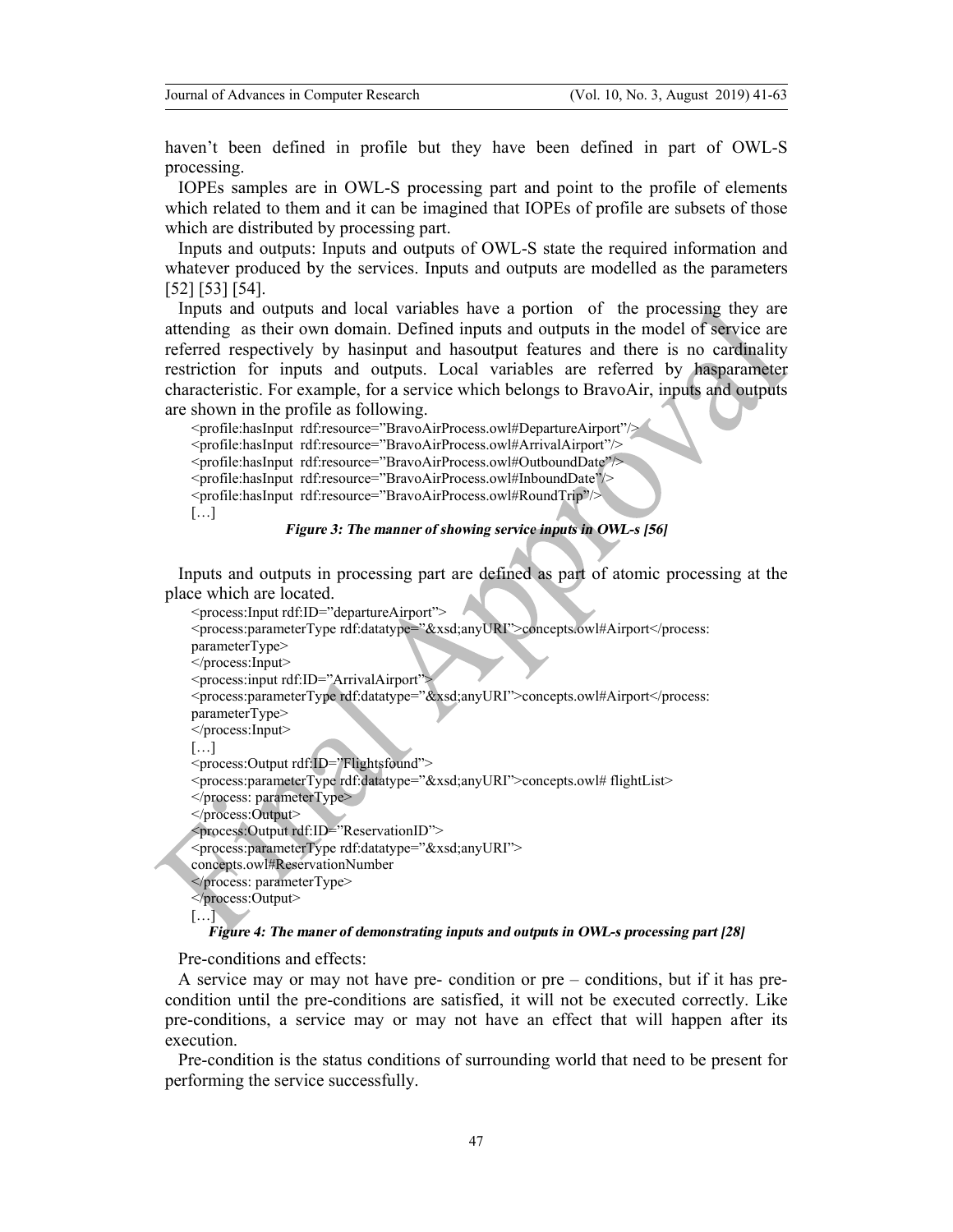The effects describe some conditions of the world which must be established after the service is executed. They are as part of model's result. A result has one inCondition, one ResultVar, one OutputBinding and one Effect. Incondition designates a condition for delivering the result. outBinding binds the output to the appropriate type or amount depending on the incondition. Effects describe the condition of the world after the service execution. The conditions namely, defined pre-conditions in service model, are referred of profile by hasPrecondition and of results by hasResult feature. In OWL-S, pre-conditions and effects are shown as logical formulas.

## *4.3 The manner of receiving IOPEs from OWL-S*

Inputs and outputs refer to a concept in ontology. This matter is observed in processing part. For example, a service that is responsible for hotel reservation holds the date of passengers' entrance as input. Input date is a type of date. Therefore, it refers to the concept of date in applied service ontology.

To display or describe pre-condition and effect, SWRL is used. Pre-condition and effectin SWRL are stated as two forms: having two atoms and one phrase, having one atom and one phrase. Each of atoms or argomans refers to a concept in ontology and each of phrases to either one concept or one data property in ontology [40] [41] [42] [43] [44].

#### *4.4 Proposed FSM method algorithm*

The algorithm suggested is called FSM as the following:

Input: A proposed S service, R request service, Ontology, weight of W1 concepts, weight of W2 concepts.

Output: A collection of arranged services based on matching degree and score.

Step 1: Extraction Input, output, pre-condition, effect of proposed service and request service.

Step 2: If the number of proposed service inputs is more than request service inputs, go to step 11 and otherwise, to step 3.

Step 3: If the number of request outputs is more than proposed service, go to step 11 and otherwise, to step 4.

Step 4: If the number of proposed service pre-conditions is more than request service, go to step 11 and otherwise, to step 5.

Step 5: If the number of request service effects is more than proposed service, go to step 11 and otherwise, to step 6.

Step 6: Calculating the degree of match, between request service and proposed service.

6.1: If all classes of input, output, pre-condition and request effect are common, the degree of proposed service match will be exact.

6.2: If all classes of proposed service concepts are included the classes of request service concept, will be plug-in.

6.3: If all classes of request service concepts are included the classes of proposed service concepts, the degree of proposed service match will be subsume.

6.4: If some classes of request service concepts are common with the proposed service or including and /or included them, the degree of proposed service match will be intersect.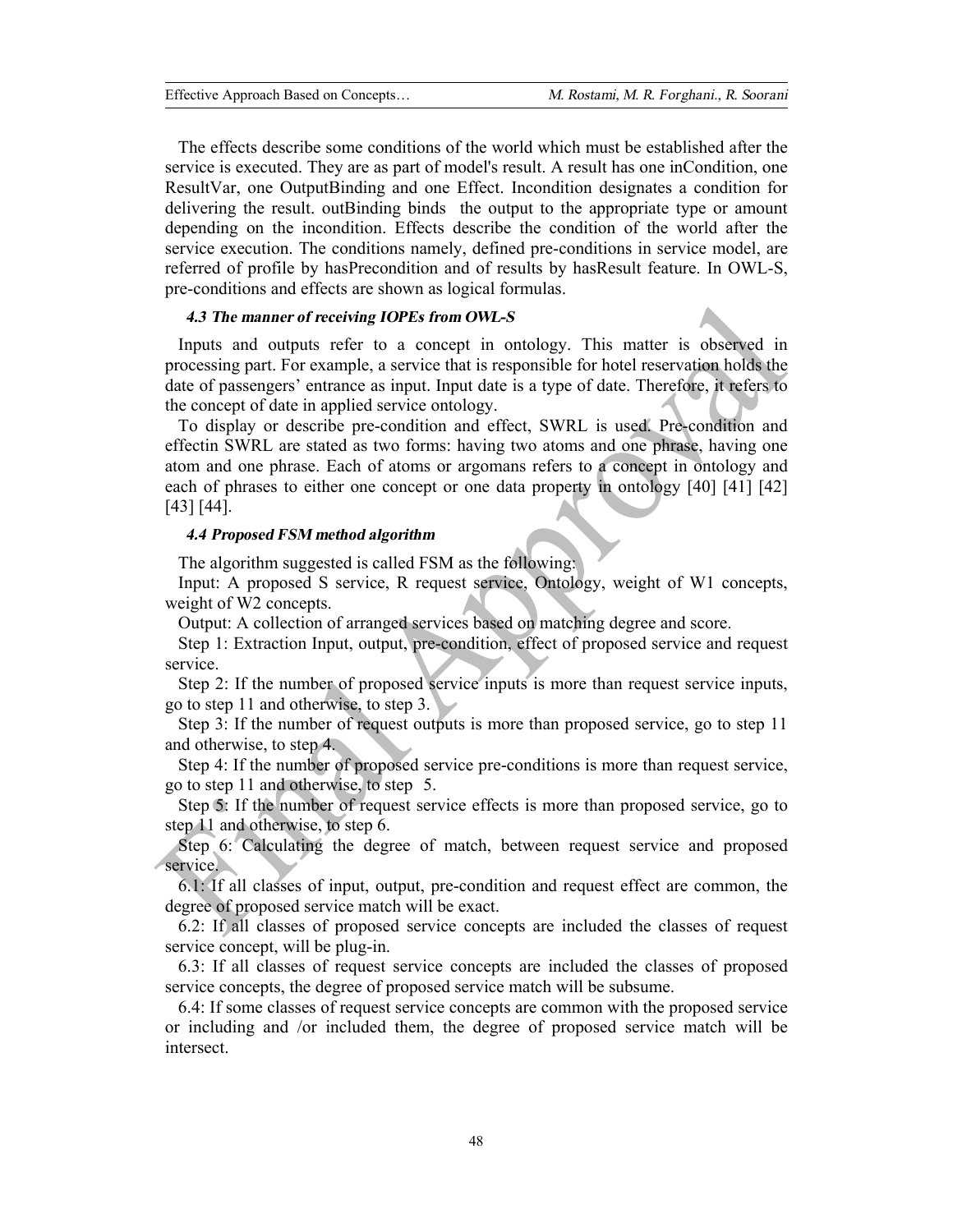6.5: If the concept class of one proposed input or output service has the relation complement of with its correspondence in request service, the degree of proposed service match will become substitute.

Step 7: If the degree of match is substitute, go to step 10 and otherwise to step 8.

Step 8: Calculating subscore for each element of input, output, pre-condition and effect.

8.1: Calculating concept-sim based on formula 1.

8.2: Calculating att-sim based on formula 2.

8.3: Calculating concept-sim based on formula 3.

Step 9: Calculating totals core of the proposed service based on formula 4.

Step 10: Adding the proposed service with matching degree and total score to the set of answer.

Step 11: End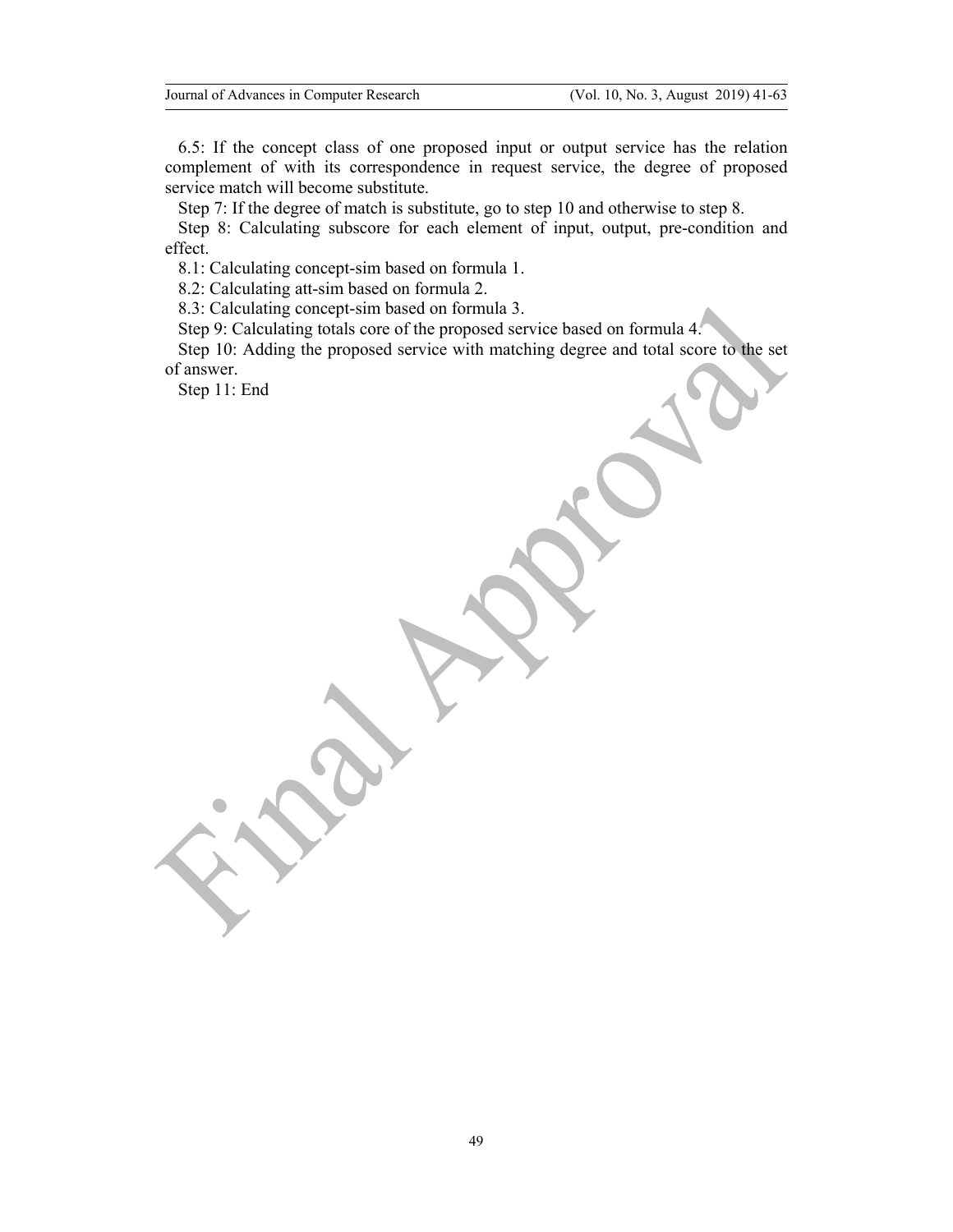

*Figure 5: Flowchart Proposed Method*

## *4.5 Input, output, pre-condition, request effects and candidate service matches*

With regard to the hierarchy of ontology, the relationships among the concepts are identified and ontology is formed based on these relationships. These relationships form the hierarchies on which the inferences may be applied and the relationships among the concepts found. In this algorithm, in order to inference among the concepts of ontology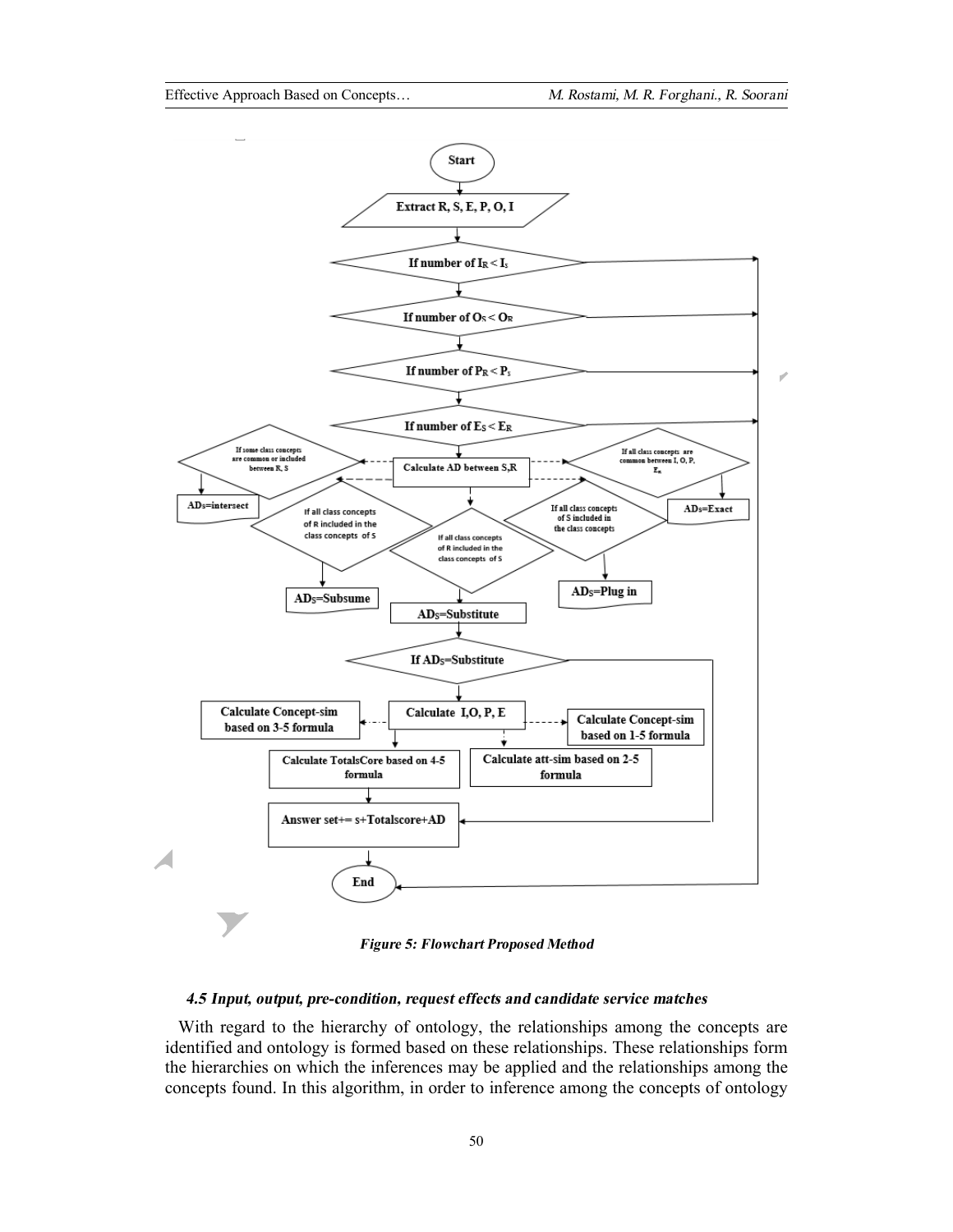Pellet semantic inference is used. The relationships among the concepts mostly averagean inclusion relationship among the concepts. Based on the inclusion relationship among the concepts, a degree of match may be attributed to the service depending on what status all elements of service comparison and request (that is IOPE) have in regard to each other. This degree of match shows a relationship between request and service.

Input and output of a service are of the word type, that is, they have been formed of a word but pre-condition and effect are of the statement type, so they formed by a set of words. Therefore, comparing input, output, and manner of determining the degree of service matching as the same practice are different in pre-condition and effect. Hence, performing the match is divided in two parts: First part is input and output matching and the second part is pre-condition and effect matching.

# *4.5.1 Matching input and output of request with candidate service*

Total conceptual classes (that is the same as concept in ontology classification) referred by request inputs/outputs are regarded as an array. Then, conceptual classes of the service inputs/outputs are extracted from the store and placed in an array. After this phase, each of the array class elements of the request input/output concepts are compared. The comparison is in such a way that concept classes are examined and classified as being similar, super-concept or sub-concept to each other.

## *4.5.2 Matching pre-condition and effect of request with candidate service*

For matching pre-condition phrases and the effect, classes of concepts of request atoms and service must be compared with each other and request phrases and service with each other too. Therefore, for doing so one array is needed for the concepts of atoms and one array for Property Predicate propositions and Class Predicate propositions.

Atoms and propositions of phrases are separated and after finding the mentioned concept, located in the array. Then, the elements of each array is compared with its similar array. This comparison is from comparison between inputs and outputs. That is, like comparison of inputs / outputs, concepts are considered from super- concept and sub-concept view. But the difference in this comparison is that here the condition of two phrases are compared to each other not to the word. The proposed solution for this problem in this algorithm is: each phrase is composed of two or three components. So it can be said that the condition of one phrase to another depends on either the two or three components. That is, if all three components of one phrase were in the same condition than the corresponding components of the phrase, then total phrase have the same condition in comparison to another phrase. For instance, if there are two phrases which are composed of three components and all three components of the first phrase in comparison to the second phrase are super- concept of the second phrase then, the first phrase includes the second phrase.

## *4.6 Ranking of advertisementservices*

The result of the previous part is to determine the matching degree of candidate service. But, by determining the matching degree of a service, the most suitable service can't be selected among the candidate services existed in store because if there were some services with the same matching degree, how it would be possible to specify the one closer to the request.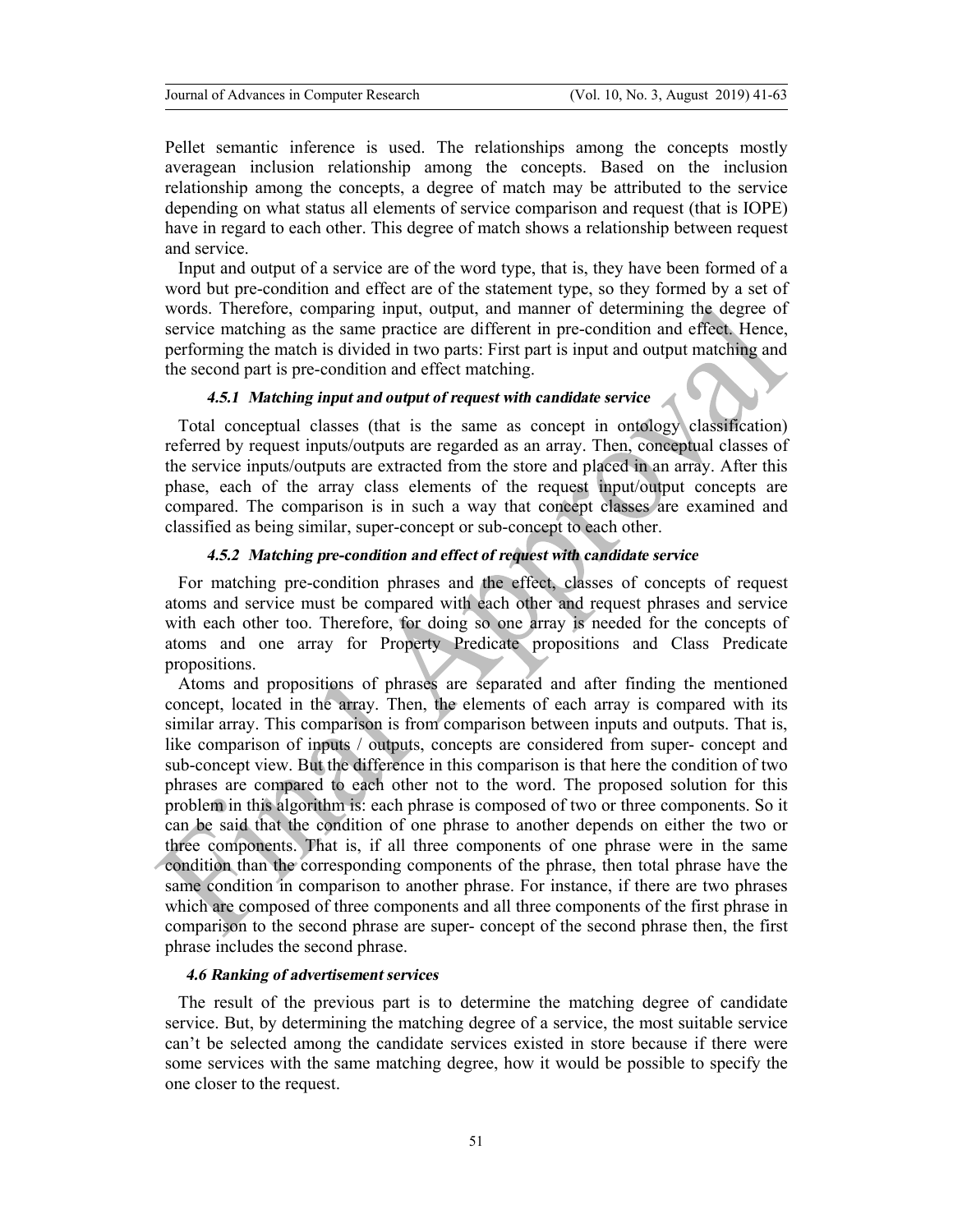To rank the service, it's necessary to attribute the score to service. The similarity of service elements is a suitable criterion for scoring the service. The reason for its suitability is that in service discovery what is important is the similarity rate between service elements and request.

The criteria including the time of service responding and more service quality are suitable for filtering the service at filtering phase. Specifying the service score based on similarity criteria of service elements is divided to two parts. One part is the similarity rate of concepts referred by the elements of the service profile and the other part is the similarity rate of the concepts features.

## *4.6.1 Manner of scoring the services based on similarity among concepts*

Matching algorithm includes recalling of function, measuring the similarity and calculating the rate of semantic similarity of two entities. Measuring function is based on hierarchical tree showing an inclusion among all ontology concepts, including comparable concepts and a number at zero and one interval, showing similarity rate that returns them as the result. This function uses some number of value classifying tree nodes in which the concepts are placed. These values include the shortest distance among the nodes, depth of concepts node and depth of nodes common with the comparable concepts. R is considered as the root of concepts hierarchical tree. a and b are two concepts, d is the minimum distance between Lb and La concepts of the related depths to the common point between two concepts and all of them are non-negative. For example, if a is the concept of c10 tree in fig.1 and b c5 concept, so  $d=3$ , $La=3$ , $Lb=2$ , $ma=2$  and  $mb=1$ .

In the following, some features of semantic similarity calculation and classification values are stated:

1. Semantic similarity between a and b concepts is reduced by increasing d.

2. Semantic similarity between a and b concepts is increased by increasing (La+Lb) as linear.

3. Semantic similarity of a and b concepts is reduced by increasing |La-Lb| as linear.

4. Semantic similarity of a and b concepts is reduced by increasing max (ma,mb)as linear.

5. Semantic similarity of a,b concepts is reduced by increasing |ma-mb| as linear.

If S (a,b) is used to show the function, the function should have the following features:

# $0 \leq S(a, b) \leq 1$

 $\forall a: S(a,a) = 1$ 

 $\forall a, b: S(a, b) = S(b, a)$ 

The first feature, specifying the function range and the semantic similarity of two concepts, which are not completely related is at least zero and if two concepts are the same, maximum rate of their similarity is one or 100% .The second feature expresses the reflective property of a function that is the similarity between each concept and itself. The final feature is symmetrical.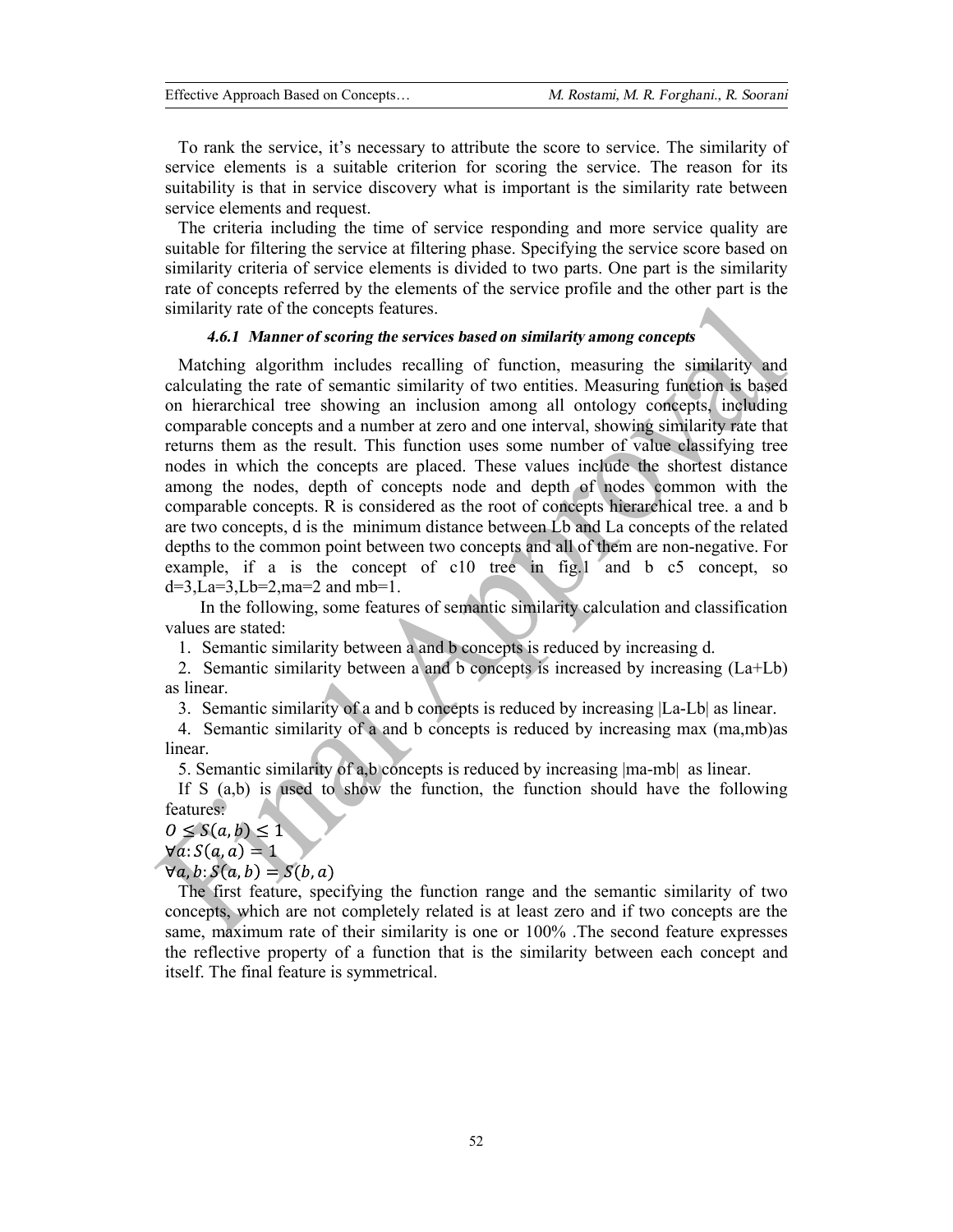

*Figure 6: An example of ontology classification tree[2]* 

With respect to the given features in above the function formula. In this formula, there is an adaptability parameter.  $\bullet$  (1)

$$
\text{Concept-Sim}=\left\{\begin{aligned}1&\max(m_a,m_b\text{ })=0\\&\frac{B*(L_a+L_b)}{\max(m_a,m_b\text{ })+d+|m_a-m_b|+|L_a-L_b|}\end{aligned}\right.\qquad\text{etc}
$$

If max (ma,mb) is zero, it means that both concepts are the same, so the rate of their similarity is the maximum value, that is, zero. If max (ma,mb) is not zero, it means that the concepts are not the same and the rate of their similarity needs to be calculated by the given formula.

#### *4.6.2 Manner of determining similarity rate of concepts features*

To compare the concepts, at first an array is considered for any concept in which the features of each concept are expressed. Then, these concepts are compared with each other. This comparison is of semantic type but of the word type. After comparing among the array, the concept features of request with candidate service of common features number are divided into the total number of two concepts features and consequently the score of concepts features is specified. This score is used to rank the candidate service. The score of similarity among concepts features is obtained according to formula 2.

Number of shared attributes att-Sim= Total number of attributes

In formula 2, att-Sim is the score of attributes' similarity that is obtained from dividing similar attributes of two concepts into total number of attributes of two concepts. Scoring and ranking of advertisement services will be considered in the next part.

(2)

#### *4.7 Manner of calculating score of each service profile element*

In this section, the way of calculating score of each input, output, pre-condition and effects is considered. In this method, the similarity rate of concepts and also the similarity rate of concepts features are compared with each other to calculate the score of each couple of concepts which have been used. This couple including one concept of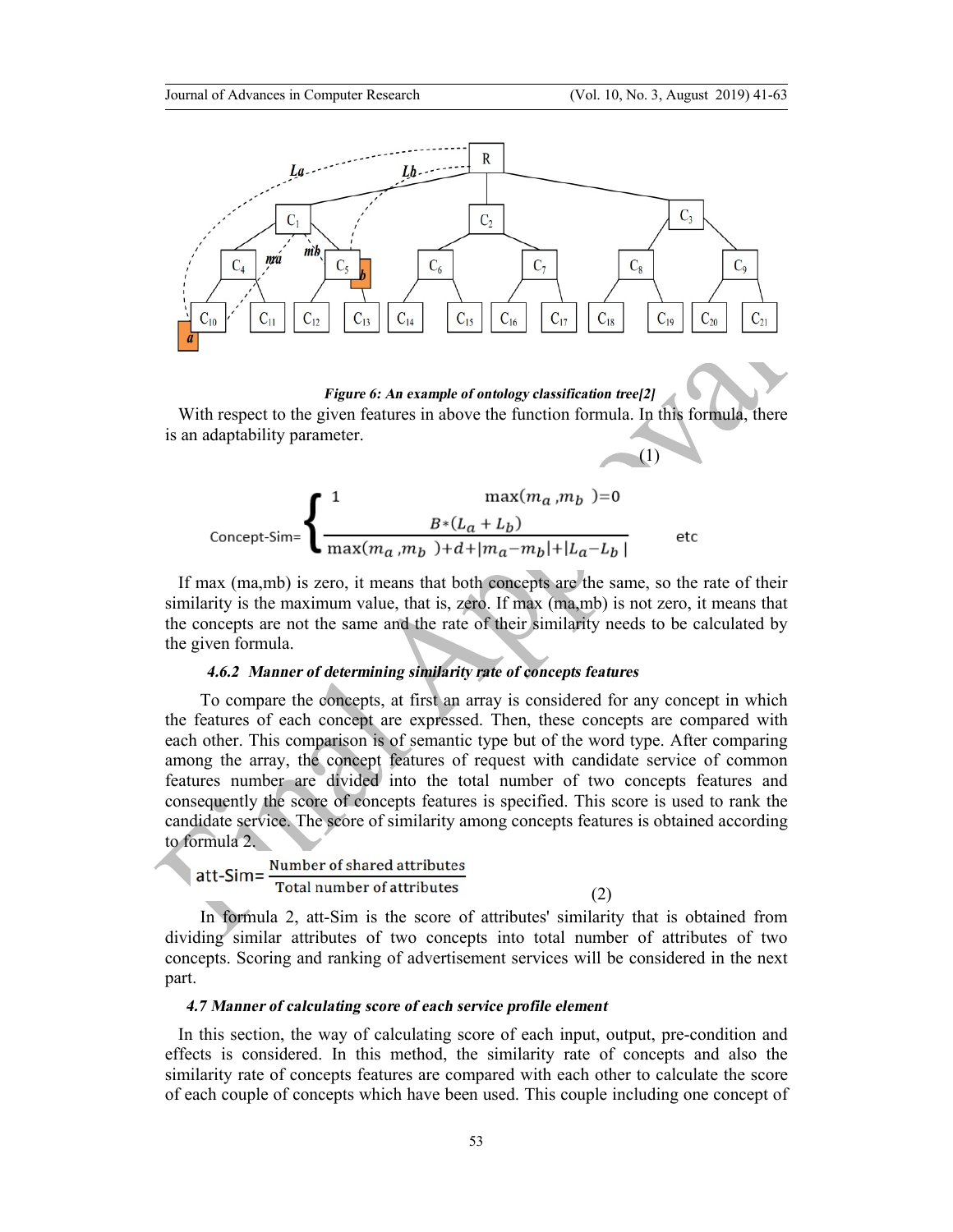request and one concept of candidate service are compared with each other from the semantic relationship view in ontology hierarchy and are cloud-concept, sub-concept or the same relative to each other. It's necessary to mention that any element of request is compared over candidate service with the whole corresponding elements and a couple having maximum score considered to calculate the service score.

The score of each input, output, pre-condition and effect element is calculated by formula 3.

 $Subscore=w_1*Concept Sim+w_2*att Sim$  (3)

W<sub>1</sub> and w<sub>2</sub> are the weights given to the concepts similarity and the similarity of concepts features, respectively.

This weight depends on the rate of importance of each concept similarity and features similarity for the user.

This point should be considered that  $w1+w2=1$ .

After calculating the scores of each couple, the score of service is calculated. In fact, the score of service is the average of scores of all couples that are compared with each other and their scores has been calculated. For more rigorous in discovering the service, the average has been considered. That means if among compared couples, a couple or couples were found which in comparison to others had lower score, the score of service decreases relatively.

To calculate the total score of service, total calculated scores obtained from comparing the request concepts and service, which had a similarity to each other from the view of ontology hierarchy, are summed with each other and divided by the number of couples compared with each other and their similarity is determined. The formula of calculating total score of service is as the following in which total score is total service score and sub score, i the element similarity score and n the number of similar couples.

Total Score = 
$$
\frac{\sum_{i=1}^{n} \text{subscorei}}{n}
$$
 (4)

After calculating service score (total score), any matching degree is considered as a set and the services are ordered based on total score.

In general, the steps in the proposed method are shown in the figure 7.





At first, FSM algorithm uploads the used anthology of requestor and provider and then receives the user request. IOPE extracts the request and then evaluates the advertisement services found on the source and matches their IOPE with request.

The degree of service matching is determined by matching between IOPE of request and candidate of service. Match degree of service can be one of these degrees: Exact, Plug- In, Subsume, Intersect and Substitute. The service is scoring after determining the match degree of service.

The scoring of service is consisted of two similar criteria, criterion of meaning similarity among concepts and criterion of similarity among the features of concepts. This score is giving to each couples which are compared to each other and have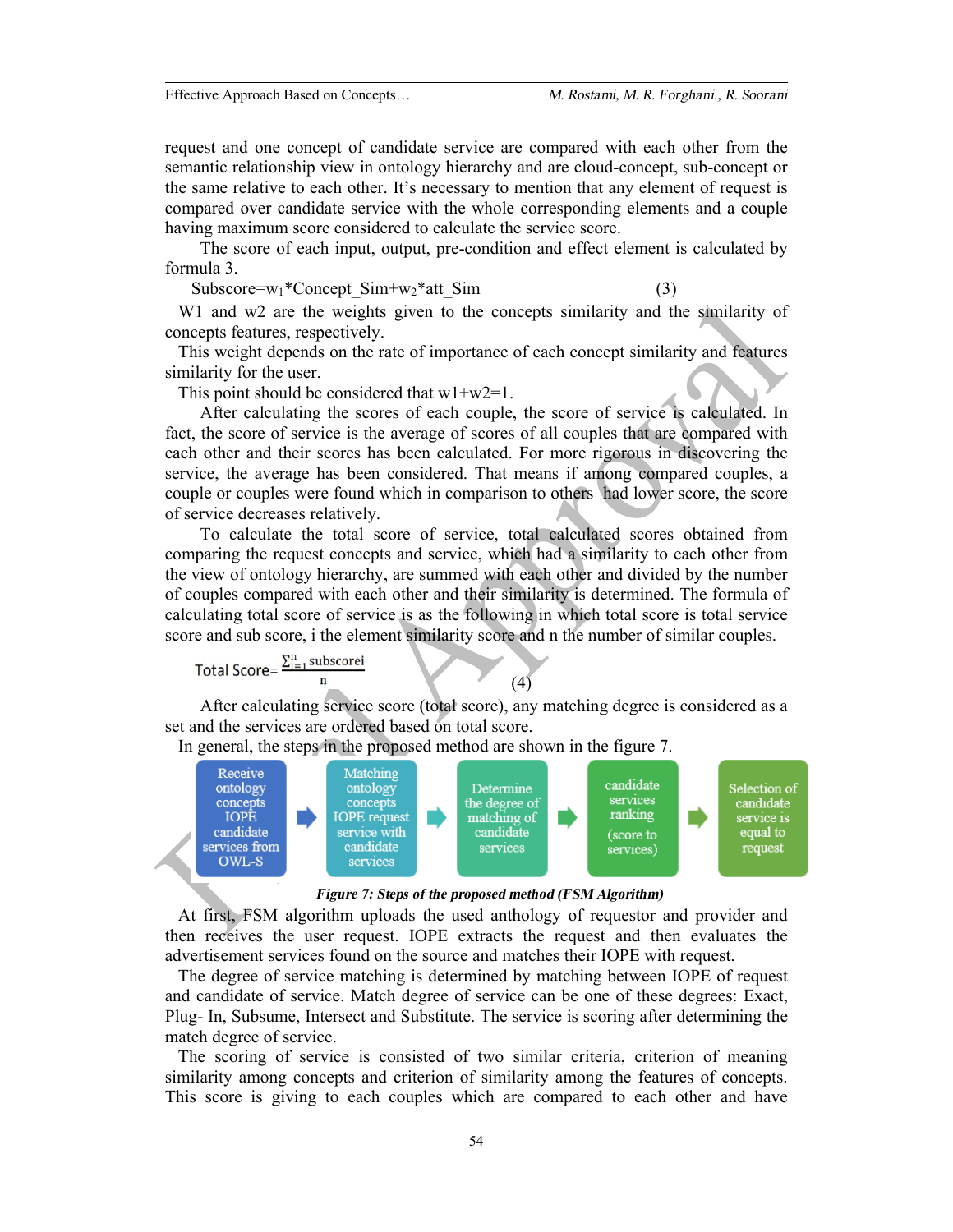meaning similarity with each other. After calculating the score of compared couples, their average is calculated as the average of service score. Finally, each match degree is considered as a set and the services are grading according to their scores.

The performed cases in this research are as following:

- Providing the algorithm of discovering meaning service web according to input match, output, precondition, effect. In this algorithm, the request and the service have the similar structure and the precondition and the effect are defined by SWRL language.
- Providing the degree of alternative matching that the services which didn't have any match degree of interest, subsume, plug- in, exact, are examined whether replaced for the user's request.
- Providing a method for determining the similarity among concepts and measuring the similarity among concepts through hierarchy of anthology and scoring them. The given algorithm in addition to considering the concepts, takes into account their features and compares them and also scores the similarity among concepts .
- Providing a method for calculating the whole score of service according to similarity among concepts and the features of concepts and their grading in the set of related match degree.

### **5. Evaluating Proposed Method**

For discovering semantic web service, ESM algorithm applies OWLS-TC data set. Currently OWL-S set is the only experimental set that is publically available and includes a significant number of semantic services. The third version of this set concludes 554 semantic web services in different fields that for comparison between provided algorithm and previous works, 100 of them are chosen for testing algorithm.

Web services considered for the dataset are considered as different domains. these domains and the number of web services which are available in dataset are shown in table 1.

| The number of services | domains    |
|------------------------|------------|
|                        | education  |
|                        | food       |
|                        | passenger  |
|                        | commercial |

*Table 1: domains and the number of services in each domain* 

The presented domains in the table are so general. The services inside each of the domains are divided into different kinds. These services are in different fields such as buying books, electronic machines, hotel reservation and buying food, drinks…

Three tables in database are needed for saving IOPE of web services. One table is used for saving total attributes of service like name, address of ontology. One table is used for saving inputs and outputs parameters and conceptual class that is referred to it in the used ontology and one table for saving pre-condition and effect parameters that this table saves the components of pre-condition and effect parameters which have been introduced in the section of proposed techniques.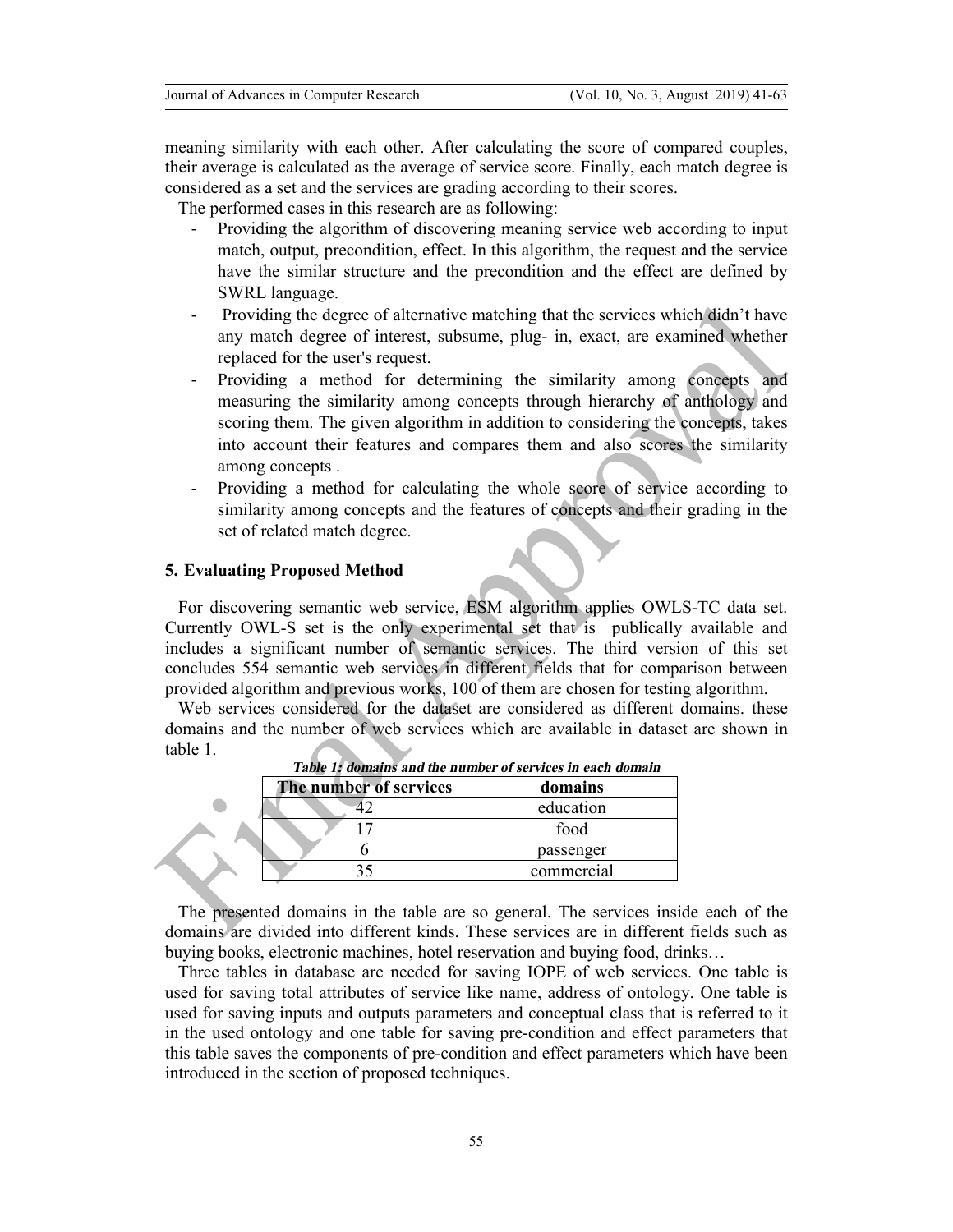20 queries have been selected among 28 queries available in OWLS-TC. The queries are chosen in the way that are related to chosen services set. Like services, queries are selected from different domains and include different subjects such as buying books, food, getting scholarship, hotel reservation and ticket. Table 2 shows the domains and the number of queries which are available in queries set.

| таріс 2, тис доніання анд піс напірсі от дастіся от саси доніані |            |  |  |  |
|------------------------------------------------------------------|------------|--|--|--|
| The number of query                                              | domain     |  |  |  |
|                                                                  | Education  |  |  |  |
|                                                                  | Food       |  |  |  |
|                                                                  | Passenger  |  |  |  |
|                                                                  | commercial |  |  |  |
|                                                                  |            |  |  |  |

#### *5.1 Evaluation criteria*

To evaluate the rate of FSM algorithm precision, the criteria precision, recall and Fscore have been applied. Precision is defined as the ability of providing relevant web services from the set of returned web services as the result. Recall is also defined as the ability in providing maximum number of relevant services from the relevant web services.

F-score is the precision and recall mean. Mathematical description of these concepts is as the following:



The results obtained from these criteria are from 20 queries. To evaluate, macro– average has been utilized in which averageprecision values of returned answer set is calculated by adaptor for the whole requests (queries) available in the test set at standard recall levels recall;  $(0 \le i \le \lambda 1)$ 

Interpolation for estimating precision values not observed in the answer set of some requests at desired recall level has been used. The number of recall level is from 0 to 1(with phases, n=1) where it's considered=10 here. Therefore, precision that is macroaverage is defined as the following:

$$
(8)
$$
  

$$
precision_{i} = \frac{1}{|Q|} \times \sum_{q \in Q} \max\{P_0 | R_0 \geq Recall_i \Lambda(R_0, P_0) \in O_q \}
$$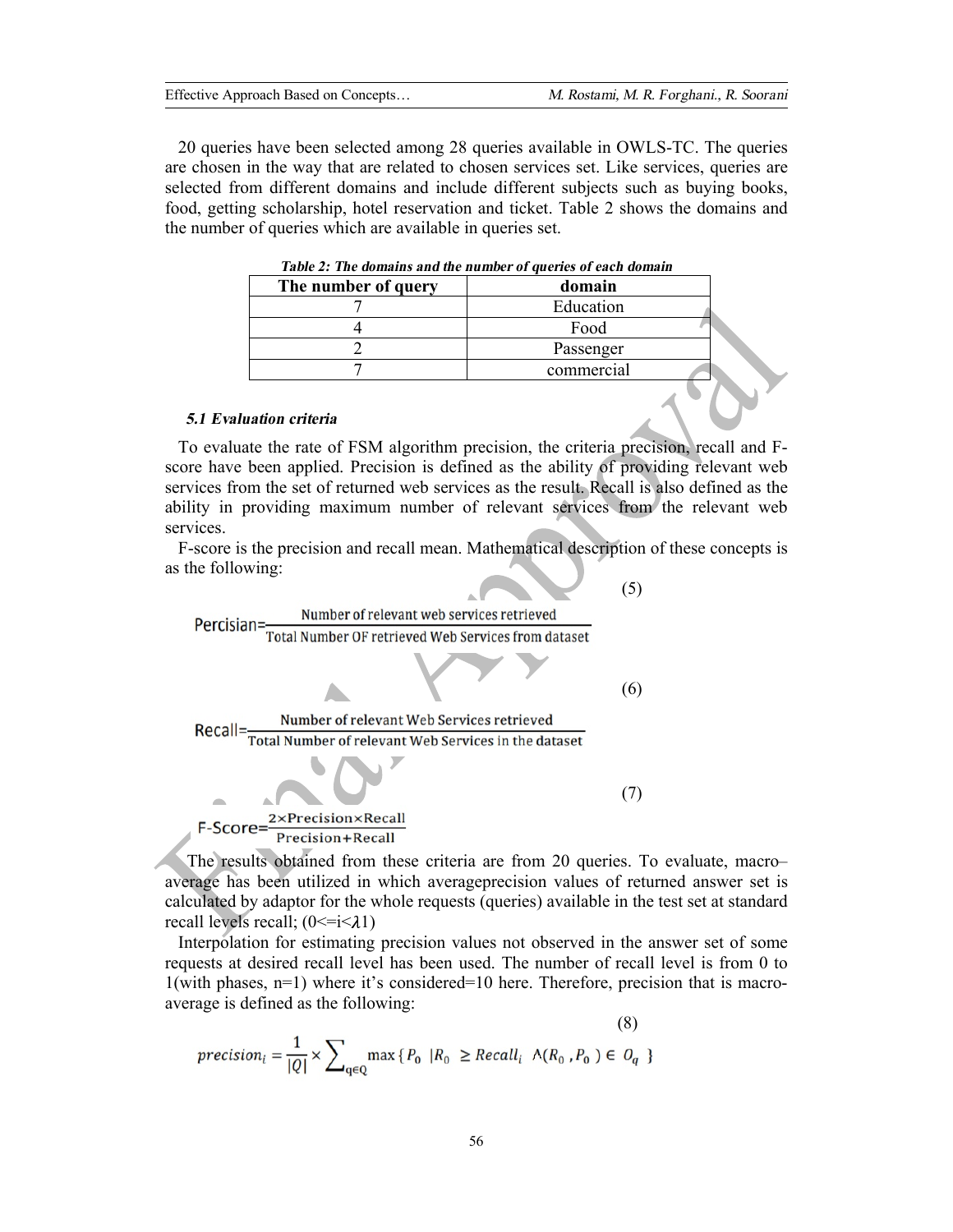Where Oq is the set of observed recall/precision values for q query. Therefore, at first initial precision and recall are calculated for each query. For initial calculation of precision and recall, different numbers of services have been used at each phase. For example, in calculating precision and recall for query number 1 at the first phase, 10 services, at the second phase 20 services and also until 10th phase that 100 services have been considered as the dataset. In this manner, the set of relevant services change at each phase depending on the services placed within the under test set.

After obtaining different precisions and recall, we will calculate precision for different level of recall. As said, recall levels are calculated as  $\frac{n}{\lambda}$  in which the considered value is 10 and n=1,…..,10. Therefore, recall levels are from 0,1to 1.

Calculating F-score is in such a way that the resulted precisions are placed in formula 7 for each level of recall and its value is calculated.

Calculating the answer time average is also in such a way that the time of performing the algorithm is calculated for 20 queries to definite the number of service at each phase so that the number of services is 100… 10,20 at each phase. Then, the average of resulted performing time from 20 queries is calculated at each phase.

## *5.2 Results evaluation*

To compare FSM algorithm with similar works, three other algorithms have been used. The first algorithm is input-output match and as it is obvious from its name, it discovers the service only based on comparing input and output. The second algorithm uses information recall methods based on texts study of service discovery. The third algorithm is [48] SAM+. This algorithm performs a comparison based on IOPE but it uses word net similarity module for identifying the similarity among the concepts.

Firstly, three algorithms have been compared from the view of precision/recall criteria and its results are shown in Figure 8.



#### *Figure 8: Precision/Recall chart*

As observed in Figure 8, FSM algorithm has a higher precision /recall in comparison with the other algorithms discussed. All algorithms at low recall levels have higher precision which means that the proportion of discovered relevant services by algorithm to the whole related present services in the set of relevant services is low.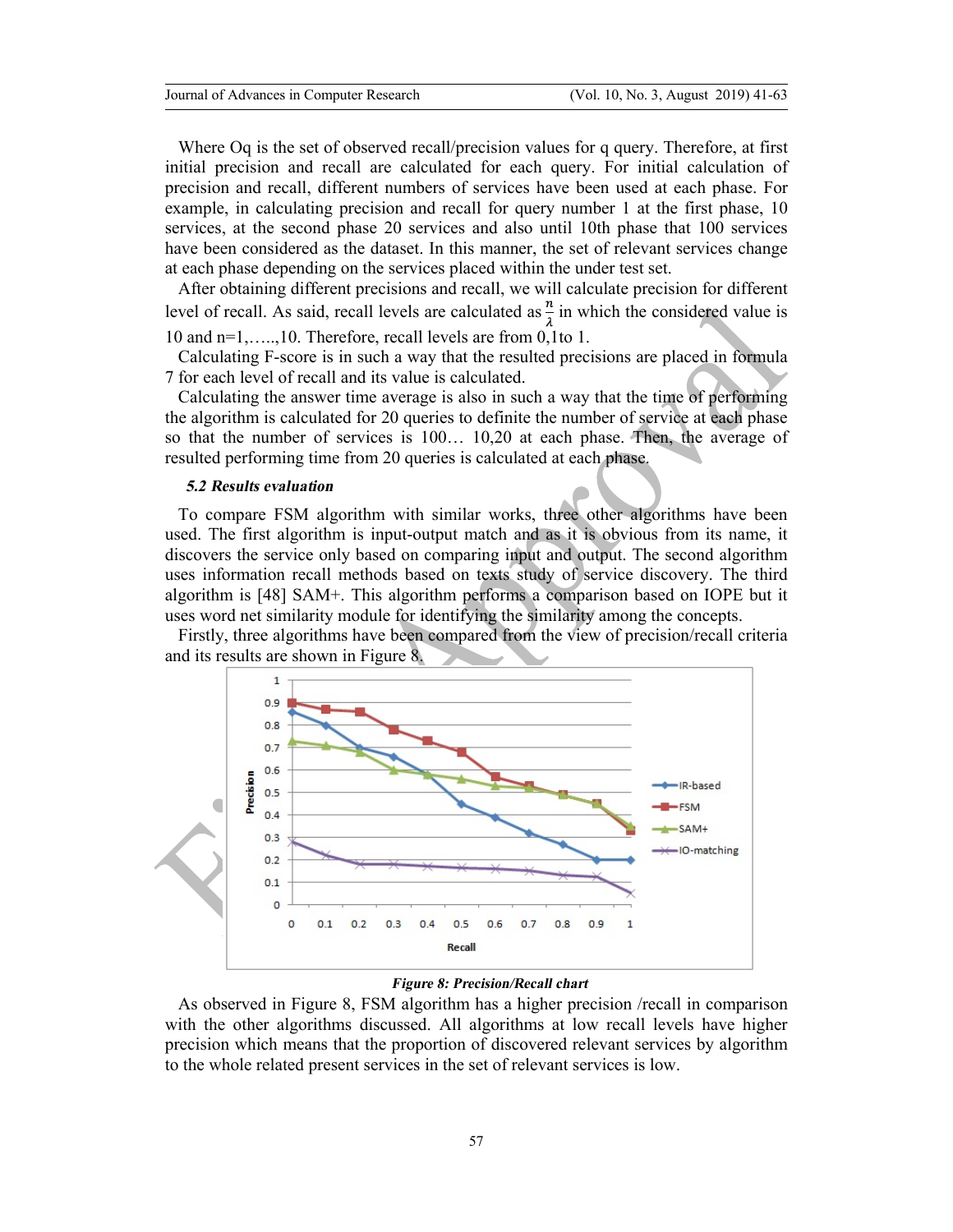But, gradually by increasing recall, it is observed that precision value is lowered and the number of discovered unrelated services is increased. This process is seen in all comparable algorithms. But, an algorithm, with higher precision in higher recalls, is more efficient and effective. FSM algorithm has the mentioned feature, that is, FSM algorithm has a higher precision at higher recall levels comparing the other comparable algorithms, indicating that FSM algorithm is more efficient and effective.

After studying precision and recall, we study F1-score. As seen in formula F1-score, its value depends on precision and recall values. The chart of Figure 9, shows F1-score for aforementioned algorithms.



#### *Figure 9: F1-score algorithms chart*

In this chart, FSM algorithm has the highest F1-score value than that of the other algorithms. Evaluation in Table 3, is seen with respect to the chart of figure 9.The precision rate of proposed algorithm has been improved about 49% to IO-matching method, 16% to IR-based method and 9% to SAM+ method.

| 10   |      |      |      | U    |      |      |      |      |      |          |
|------|------|------|------|------|------|------|------|------|------|----------|
| 0.1  | 0.23 | 0.22 | 0.25 | 0.25 | 0.25 | 0.24 | 0.22 | 0.19 | 0.13 | IO-      |
|      |      |      |      |      |      |      |      |      |      | matching |
| 0.34 | 0.34 | 0.4  | 0.46 | 0.46 | 0.47 | 0.47 | 0.41 | 0.31 | 0.18 | IR-based |
| 0.52 | 0.6  | 0.6  | 0.58 | 0.56 | 0.52 | 0.47 | 0.4  | 0.31 | 0.18 | SAM+     |
| 0.6  | 0.6  | 0.6  | 0.6  | 0.58 | 0.55 | 0.5  | 0.42 | 0.32 | 0.19 | FSM      |

*Table 3: F1-score algorithms* 

Proposed FSM method has a higher precision than the previous methods because the ratio of discovered relevant services to the whole discovered services is a high ratio and is based on the meaning.

Now, we study the third criteria of comparison, that is, the average response time. The chart of average response time is shown in Figure 10.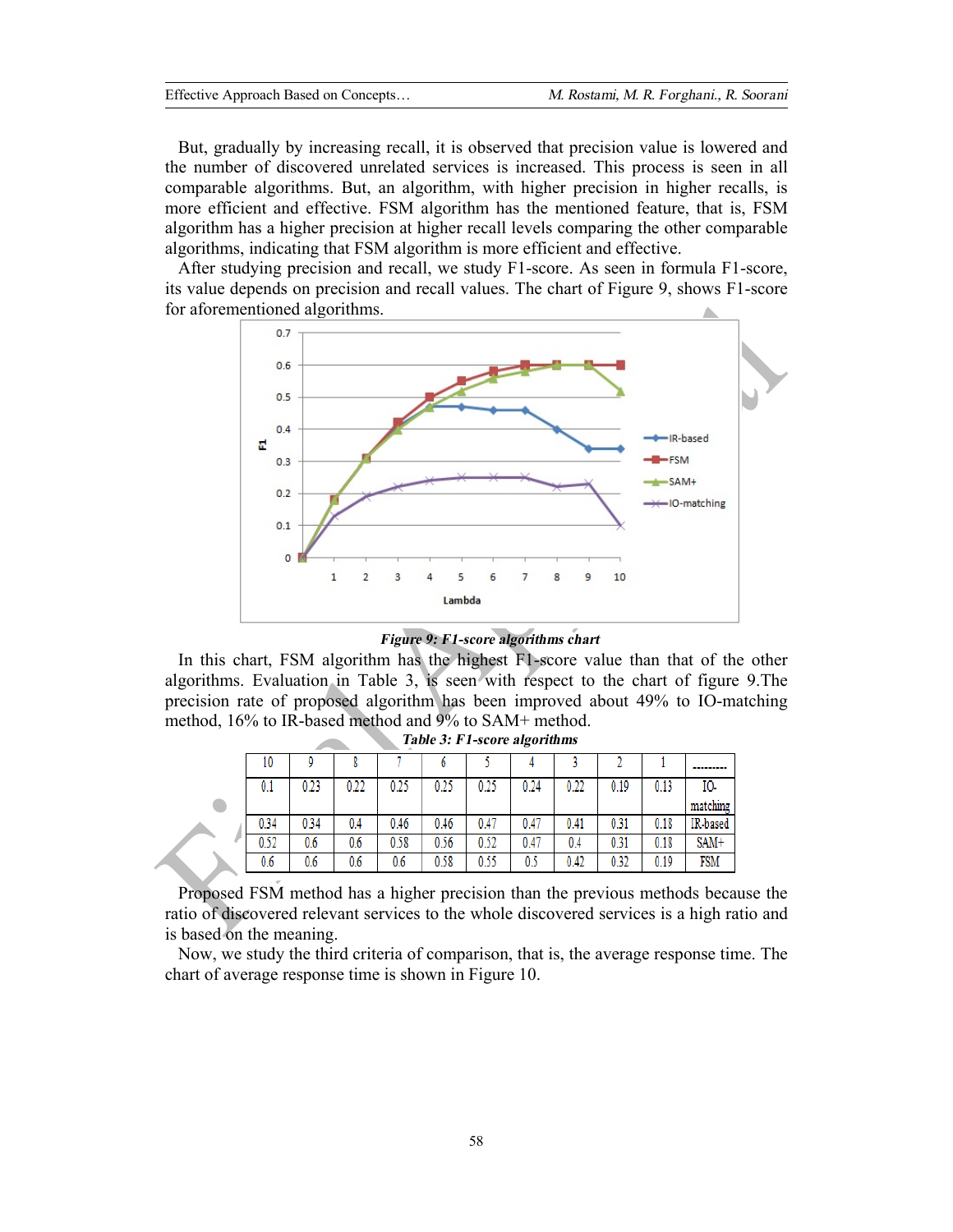

*Figure 10: Chart of algorithms average response time* 

As it is observed, the algorithm of average response time is higher than the algorithm of input and output comparison and the algorithm based on traditional methods of information recall. It's due to this matter that the above algorithms only compare input and output with each other and consequently, they get the response within a lower time. But SAM+ and FSM algorithms compare pre-condition and effect in addition to input and output comparison and this increases the responding time.

## **6. Statistical Analysis**

The aim of statistical test that is performed on the data in this part is to prove the randomness of the data. The statistical test that is done on the data is man- whitney test.

## *6.1 Man- whitney test*

Man- whitney test is a nonparametric test which is used for testing this hypothesis that two samples are gotten from one population or the observations in a sample are bigger than those in another sample. This test is a nonparametric test in which two statistical distributions have the same shape.

For doing this test, two samples are sorted and ranked in descending order in a set. Then, regarding to ranking and based on the formula that comes following, the amount called u is attained and this amount is compared with the table of Man- whitney test and if this amount is less than U amount or Ucritical , the hypothesis is rejected and if this amount is bigger, the hypothesis is accepted.

Formula 9 for attaining U is as following:

$$
u=n_a n_b + \frac{n_a(n_a+1)}{2} - T_A \tag{9}
$$

 $n_a$  and  $n_b$  are respectively size of sample A and size of sample B and TA is the total ranks of sample A.

### *6.2 Results of statistical analysis*

Statistical test is done on Precision data of different algorithms. The reason is that precision data are more important than other data for comparing algorithms, because it measures the accuracy of discovery algorithm. By considering the above descriptions, hypotheses 0 and 1 are as follows: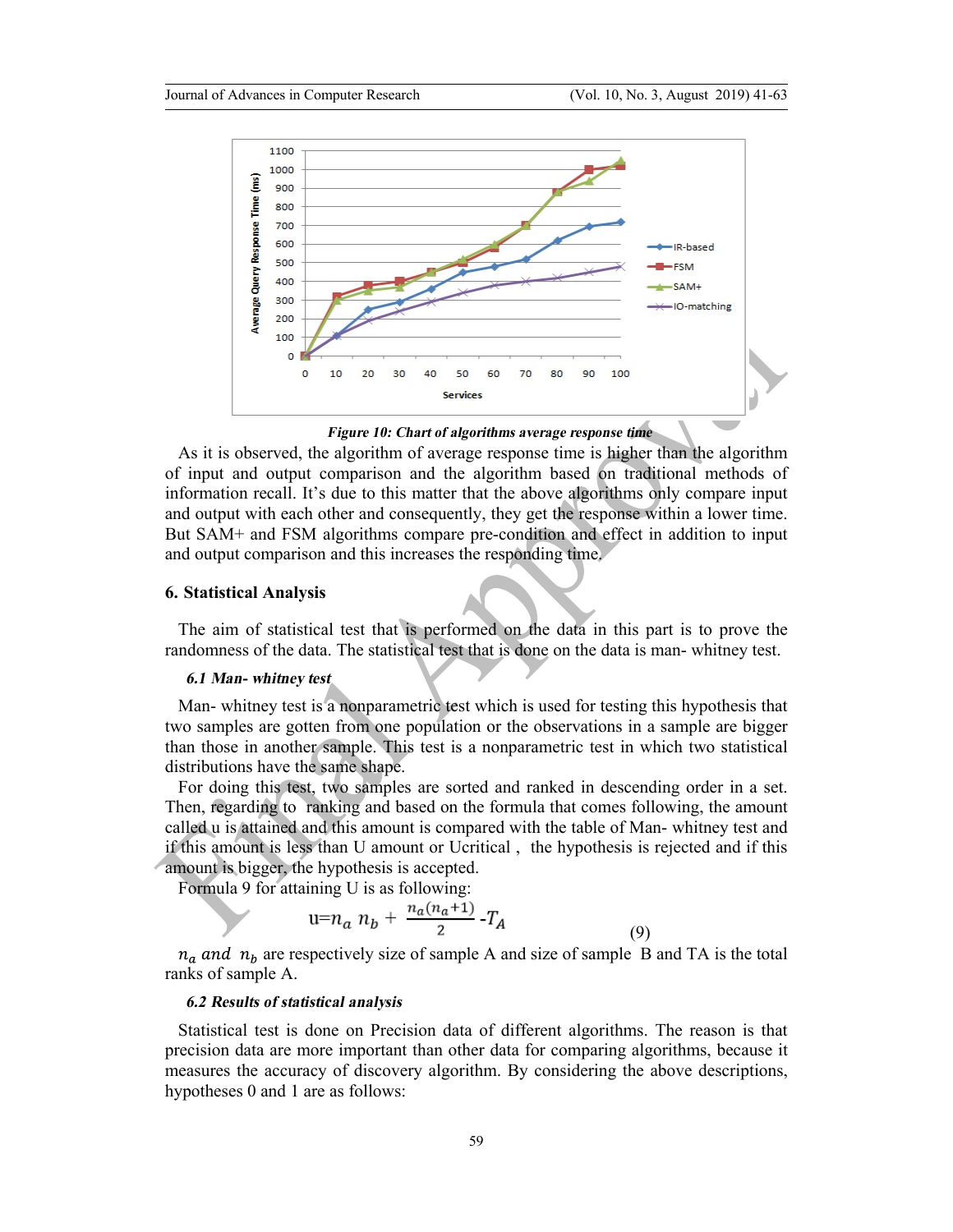Hypothesis 0 (H0): precision of FSM algorithm is not more than precision of other compared algorithms.

Hypothesis 1 (H1): precision of FSM algorithm is more than other algorithms.

Regarding hypotheses 0 and 1, for each compared algorithm against provided algorithm Man- whitney test was done and its results are shown in table 4. (it is noticeable that comparisons has been done at  $a=0.05$  level and  $na=nb=20$ )

| Table 7. the allounts of audined UTTIOI uniclent algorithms |      |                  |  |  |  |
|-------------------------------------------------------------|------|------------------|--|--|--|
| Algorithm's name                                            | JA   | <b>Ucritical</b> |  |  |  |
| SAM+                                                        | 19.5 |                  |  |  |  |
| Based on IR                                                 | 53.5 |                  |  |  |  |
| IQ match                                                    |      |                  |  |  |  |

*Table 4: the amounts of attained UA for different algorithms* 

As it is shown, all the amounts of UA are smaller than U critical. Therefor, in all the cases hypothesis 0 is rejected and it means that precision of FSM algorithm is more than compared algorithms.

#### **7. Conclusion**

The efficiency and precision rate of proposed algorithm are evaluated by the third dataset OWL-S-TC and compared with three service discovery algorithms; one of these algorithms uses traditional methods of information recall for service discovery, the other one uses input and output match and the latter uses IOPE match and word net module for specifying the similarity among the concepts. The following results might be obtained from the conducted tests:

- The suggested algorithm in this paper has a higher precision than the other comparable algorithms. The results show that the lack of considering pre-condition and effect affects the algorithm efficiency and precision rate to a great extent.

- The average response time for the suggested algorithm in this paper is higher than that of the other comparable algorithms to some extent. This is because of considering pre-condition and effect as well as determining the similarity among the concepts through inference on ontology hierarchy which results in longer average response time.

## **References**

- [1] A. Friesen, E. Borger," A High-Level Specification for semantic web service Discovery services," in (ICWE'06), palo Alto, CA, 16-26, 2006.
- [2] J. Cardoso, A. Barros, N. May and U. Kylau," Towards a Unified Service Description Language for the Internet of Services: Requirements and First Developments," in IEEE International Conference on Services Computing, Germany, 602-609, 2010.
- [3] J. Cardoso, K. Voigt and M. Winkler," Service Engineering for the Internet of services," in Enterprise Information Systems. J.Filipe and J.Cordeiro, Eds, 1 ed Springer Berlin Heidelberg, 19, 15-27, 2009.
- [4] C. Schroth and T. Janner," Web 2.0 and SOA: Converging Concepts Enabling the Internet of Services," IT Professional, 9, 36-41, 2007.
- [5] L. Clement, A. Hately, C. von Riegen and T. Rogers," T.(eds): UDDI Version 3.0.2," OASIS, 2004.
- [6] J. Pathak, N. Koul, D. Caragea, V. G. Honavar," A Framework for semantic web service Discovery," in proc, of the WIDM'05, Bermen, Germany, 45-50, 2005.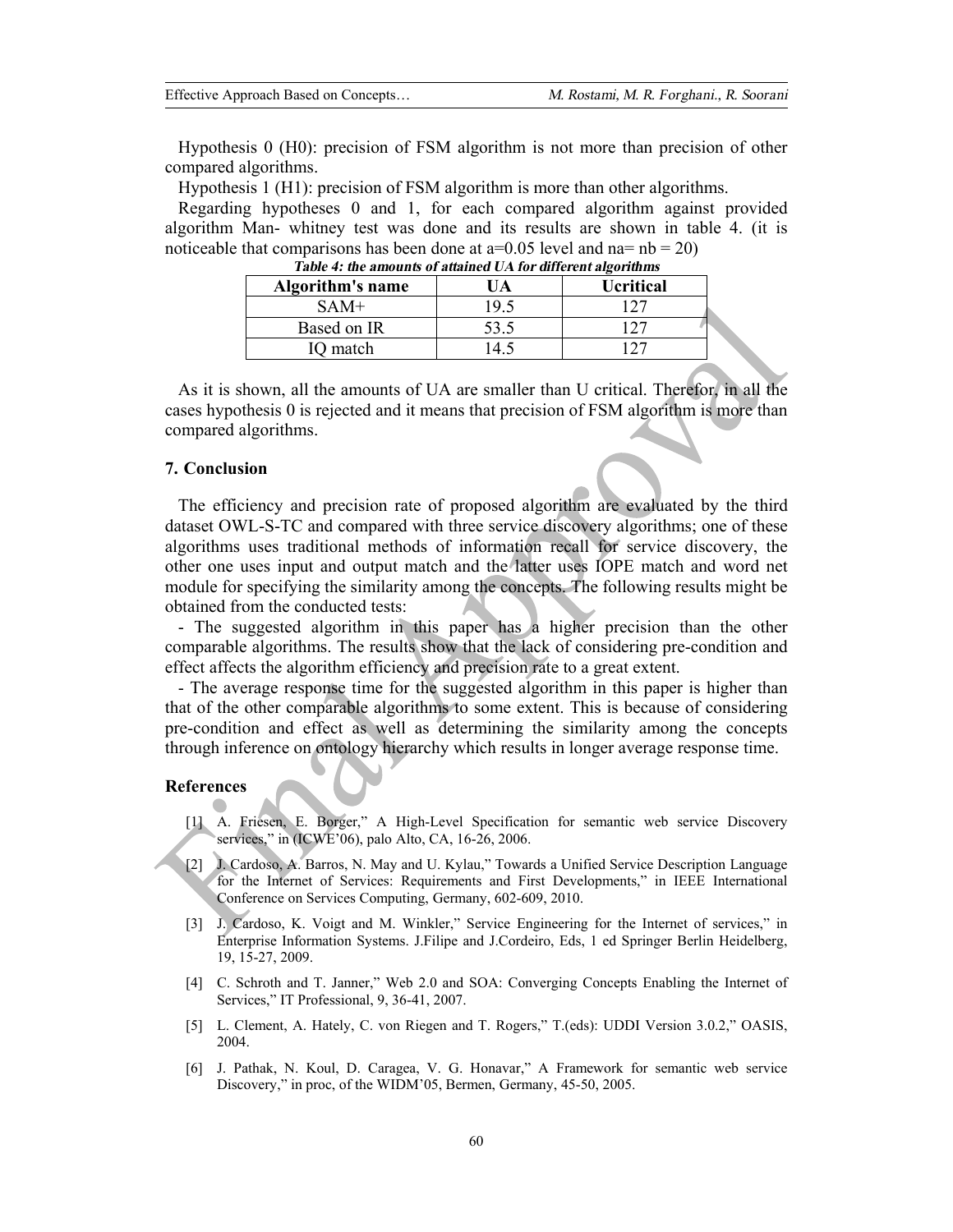- [7] L. Aversano, G. Canfora, A. Ciampi," An algorithm for web service discovery through their composition," in proc. of the IEEE International Conference on web service (ICWS'04), 25-31, 2004.
- [8] N. Ahmadi, W. Binder," Flexible Matching and Ranking of Web service Advertisement," IN (MW4SOC'07), Newport Beach, CA, 30-35, 2007.
- [9] A. Sahai, S. Graupner," Overview of web services," in web services in the Enterprise Concepts, Standards, Solutions, and Management,  $4<sup>th</sup>$  ed. New York: ch. 2, sec. 2, 17-25, Springer, 2005.
- [10] M. Suchithra, M. Ramakrishnan**,"** Efficient *Discovery* and Rankin of *Web Services* Using Nonfunctional QoS Requirements for Smart Grid Applications**,"** Procedia Technology, Volume 21, 82-87.
- [11] P. Cecilia, L. Lee, R. Fleischer," Service Oriented Architecture (SOA)-Security Challenges and Mitigation Strategies," in Military Communications Conference IEEE, 7, 2007.
- [12] D. Booth, H. Haas, F. McCabe, E. Newcomer, M. Champion and D. Orchard," Web Service Architecture," W3C Working Group Note, February, 2004.
- [13] M. C. Daconta, L. J. Obrst and K. T. Smith," The Semantic Web: A Guide to the Future of XML, Web Services, and Knowledge Management," Wiley Publishing, Indiana, 2003.
- [14] R. Studer, S. Grimm, A. Abecker," Architecture and Standardistionof web services," in semantic web services concepts, Technologies, and Applications, 2<sup>nd</sup>ed . New York: springer, ch.2,sec.1, 25-51, 2007.
- [15] E. Christensen, F. Curbera, GregMeredirh, and S. Weerawarana," Web Services Description Language (WSDL) 1.1," W3C, 2001.
- [16] E. Christensen and F. Curbera," Web Services Description Language (WSDL) Version 2.0," W3C, 2007.
- [17] U. Aguilera, J. Abaitua, J. Diaz," A Semantic Matching Algorithm for Discovery in UDDI.In International Conf," in semantic Computing, 751-758, 2007.
- [18] M. B. Jurie, A. Sasa, B. Brumen and I. Rozman," WSDL and UDDI extensions for version support in web services," at Elsevier The Journal of Systems and Software, 82, 1326-1343, 2009.
- [19] E. Christensen, F. Curbera, G. Meredith and S. Weerawarana," Web Services Description Language (WSDL) 1.1," W3C Note, 15 March, 2001.
- [20] R. Chinnici, J. Moreau, A. Ryman and S. Weerawarana," Web Services Description Language (WSDL) Version 2.0," W3C Recommendation, 2007.
- [21] T. Kawamura, T. Hasegawa, M. Paolucci and K. Sycara," web service Lockup: A Matchmaker Experiment," in IT professional, Vol.7, No.2, 36-41, 2005.
- [22] J. Cardoso, A. Sheth," Semantic E-Workflow Composition," in Intelligent information systems journal ,vol.21, No.3, 191-225, 2003.
- [23] J. Hebeler, M. Fisher, R. Blace, A. Perez-Lopez," Preparing to program a semantic web of Data in semantic web programming," 2nd ed. Indianapolis: wiley, ch. 1, 1-34, 2009.
- [24] R. Studer, S. Grimm, A. Abecker," Architecture and standardization of web services in semantic web services concepts, Technologies, and Applications," 2<sup>nd</sup>ed New York: Springer, ch.3, sec.1, 51-105, 2007.
- [25] R. Studer, S. Grimm, A. Abecker," Ontology Development in semantic web services concepts, Technologies, and Applications," 2<sup>nd</sup> ed. New York: springer, ch.8, sec.1, 210-242, 2007.
- [26] R. Studer, S. Grimm, A. Abecker," Description.in semantic web services concepts, Technologies, and Applications," 2nd ed. New York: Springer, ch.7, sec.1, 161-179, 2007.
- [27] Y. Ganjisaffar, H. Ablhassani and M. Neshati," A Similarity Measure for OWL-S annotated web services," in proc, of the 2006 IEEE/WIC/ACM International Conference on web Intelligence, Hong kong, 102-109, 2006.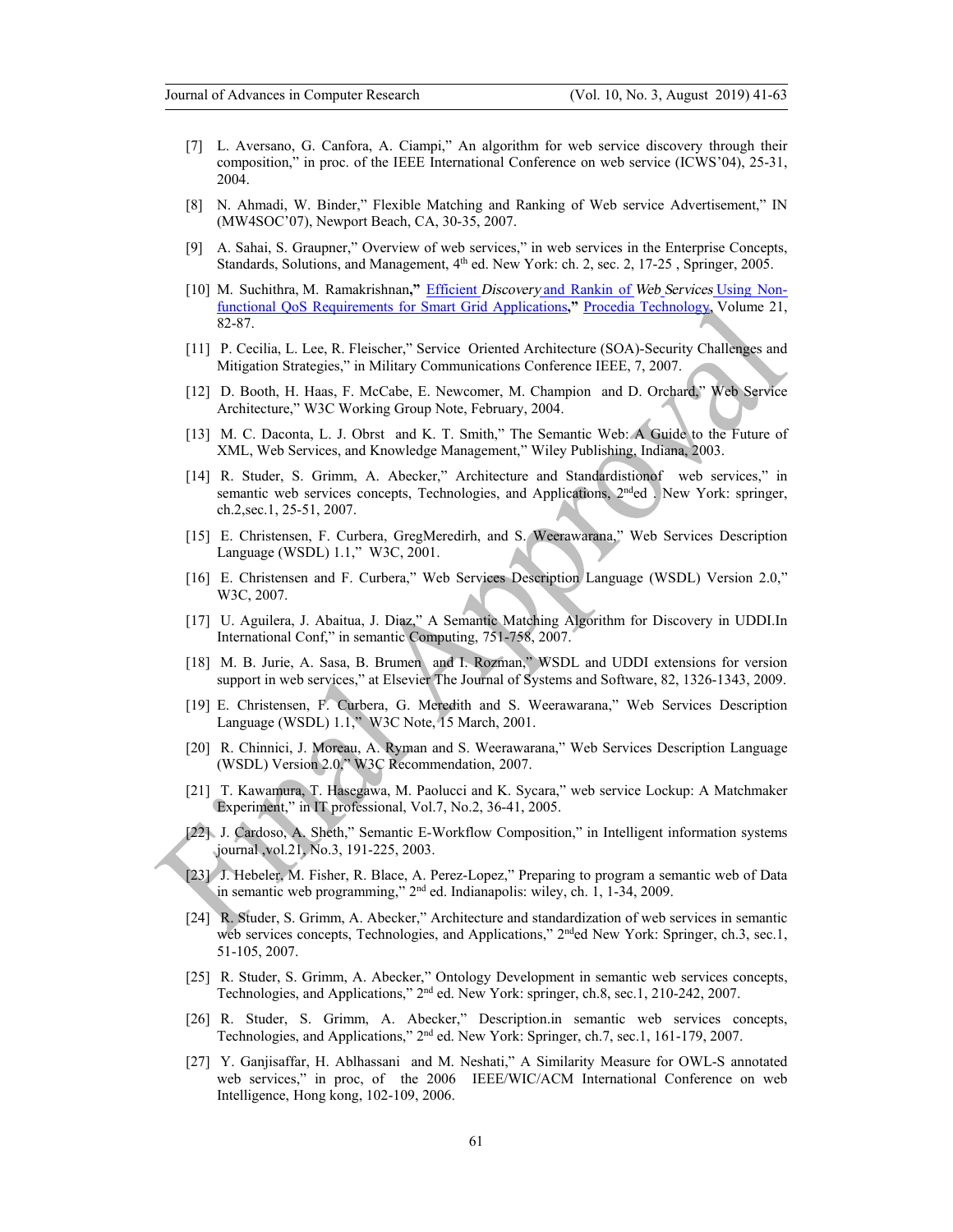- [28] R. Studer, S. Grimm, A. Abecker," Description.in semantic web services concepts, Technologies, and Applications," 2<sup>nd</sup>ed New York: springer, ch.6, sec.3, 161-179, 2007.
- [29] H. C. Talantikite, D. Aissani, N. Boudjlida," Semantic annotations for web service discovery and composition," in journal of computer standards interfaces, vol. 36, no.1, 472-482, 2008.
- [30] Li Kuang, Wu, J., Shuiguang Deng, Ying Li, Wei Shi, Zhaohui Wu, (2005). Exploring semantic Technologies in service Matchmaking.in proc. Of the 3th IEEE Europa Conference on web services (ECOWS 2005), Vaxji, Sweden, 62-67, 2005.
- [31] R. Studer, S. Grimm, A. Abecker," Ontology Development.in semantic web services concepts, Technologies, and Applications," 2nd ed. New York: Springer, ch.4, sec.1, 71-160, 2007.
- [32] P. Salhofer, G. Tretter and B. Stadlhofer," Goal-Oriented Service Selection," in (ICEGOV'08), Cairo, Egypt, 60-66, 2008.
- [33] R. Guo, D. Dong, J. Le," Discovery for web services Based on Relationship Model," in proc. of the 6<sup>th</sup> IEEE International Conference on Computer and Information Technology (CIT'06), 385-391, 2006.
- [34] X. Dong, A. Y. Halevy, J. Madhavan, E. Nemes, J. ZhangJ," similarity search for web services," in 'VLDB', 372-383, 2004.
- [35] M. Klusch, F. kaufer," WSMO-MX:A Hybrid semantic web service Matchmaker," in web Intelligence and Agent systems: An Intelligence and Agent systems :An International journal, 5, 1-20, 2008.
- [36] U. Kuster, B. Konig-Ries, M. Stern, M. Klein," DIANE-An Integrated Approach to Automated Service Discovery,Matchmaking and composition," in proc, of WWW 2007, Banff, Alberta, Canada, 1033-1049.
- [37] OWLS Test collection,http://projects.semwebcentral.org/projects/owlstc,September, 2010.
- [38] http://www.w3.org/submission/2004/SUBM-SWRL-20040521, september, 2010.
- [39] D. Lonsdale, D. W. Embley, Y. Piny, L. Xu and M. Hepp," Reusing ontologies and language components for ontology generation," Data & knowledge Engineeriny , 2009.
- [40] D. Bianchini, V. De Antonellis, Pernici, B. pierluigiplebani," Ontology-base methodology for eservice discovery," Journal on information systems, special on semantic web and web services, Vol.31, NO.4-5, 361-380, 2006.
- [41] M. Klusch, F. Kaufer," S3 Contest," http://www.ags.dfki.uni-sb.de/~klusch/s3, December, 2009.
- [42] The OWL Services coalition, http://www.darnl.org/services/owl-s/
- [43] R. Guo, J. Le, X. Xia," Capability Matching of web services Based on OWL-S," in proceedings of the 16th International workshop on Database and Expert system Applications (DEXA), shanghai, 529-534, 2005.
- [44] R. Nayak, B. Lee," Web Service Discovery with additional Semantics and Clustering," in IEEE/WIC/ACM International Conference on Web Intelligence, 555-558, 2007.
- [45] M. Paolucci, T. Kawmura, T. Payne and K. Sycara," semantic matching of web services capabilities," in proc of the int. semantic web conf, 103-111, 2002.
- [46] S. Chaiyakul, K. Limapichat, A. Dixit, E. Nantajeewarawat," A Framework for semantic web service Discovery and planning," in IEEE Conference on Cybernetics and Intelligent systems, 1- 5, 2006.
- [47] K. Sycara, M. Paolucci, A. Ankolekar and N. Srinivasan," Automated Discovery , Interaction and composition of semantic web services," in Journal of web semantics, vol. l, no.1, 27-46, December, 2003.
- [48] A. B. Bener, V. Ozadali, E. S. IIhan," semantic matchmaker with precondition and effect matching using SWRL," in journal of Expert system Applications, vol. 36, 9371-937, March, 2009.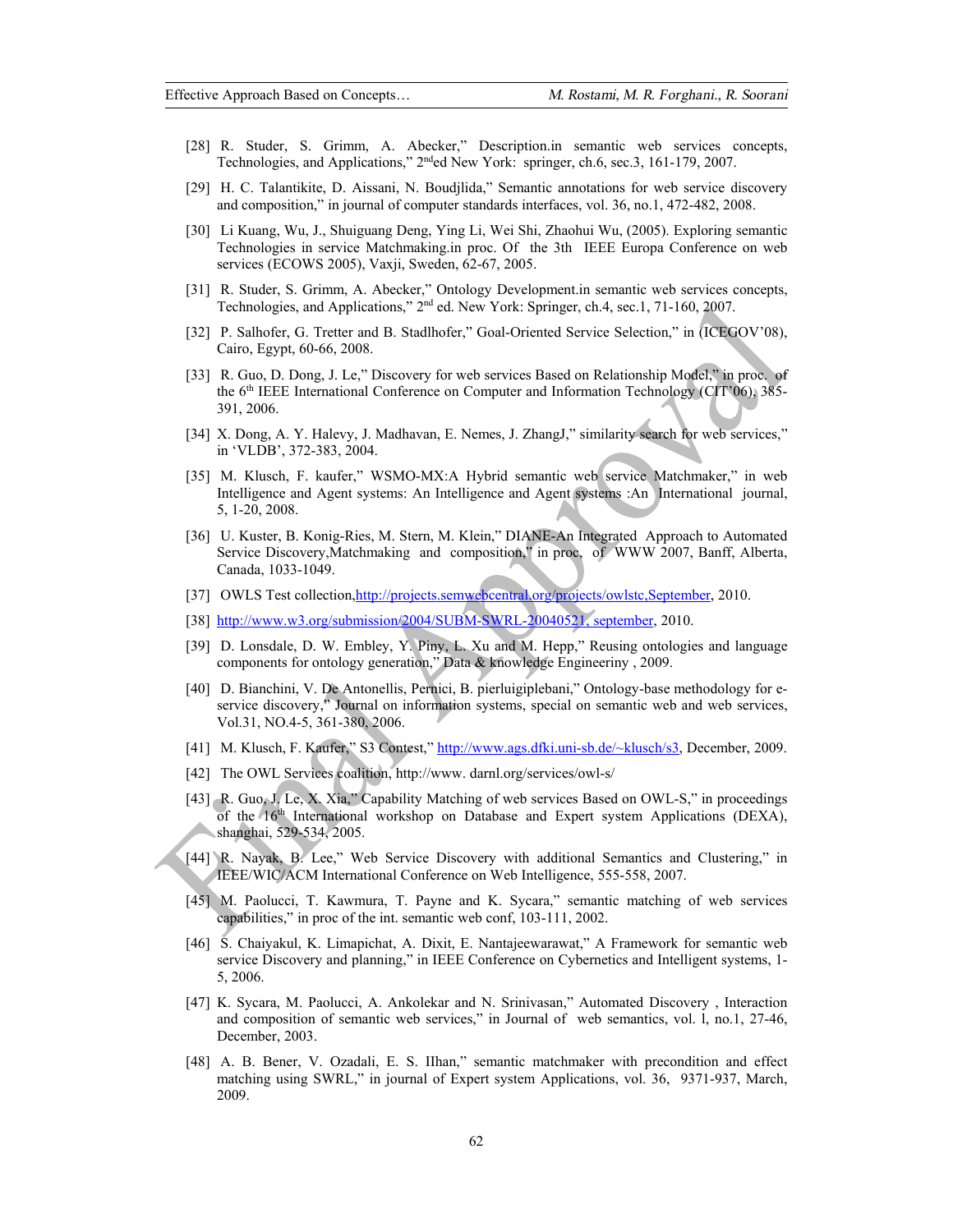- [49] H. Lu," semantic web services discovery and ranking," in Wl'05: Proceedings of the 2005 IEEE/WIC/ACM International Conference on web Intelligence, Washington, DC, USA, 157- 160, 2005.
- [50] X. Bin-hong, Z. Yinh-jun, G. Yong-yi," A Web service Matchmaker on Fuzzy Logic and OWL-S," in proc. of International conference on computational Aspects of social Networks, China, 591-599, 2010.
- [51] A. Gunay, P. Yolum," semantic Matchmaking of web service using Model Checking," In proc, of 7<sup>th</sup>Int I conf, on Autonomous Agents and Multiagent systems (AAMAS'08), Estroil, Portugal, 273-280, 2008.
- [52] S. Pan, Y. Zhang," Ranked web service matching for service description using OWL-S," in International conference on web Information systems and mining, 427-431, 2009.
- [53] Y. Hao, Y. Zhang, J. Cao," web services discovery and rank. An information retrieval approach," in journal of Future Generation Computer systems, 26, 1053-1062, june, 2010.
- [54] D. Bianchini, V. D. Antonellis and M. Melchiori," Hybrid Ontology-Based Matchmaking for service Discovery," in proc, ACM symp. Applied Computing (SAC'06), Djon, France, 1707- 1708, 2006.
- [55] Jordy Sangers, Flavius Frasincar, Frederik Hogenboom, Vadim Chepegin," Semantic *Web service discovery* using natural language processing techniques," Expert Systems with Applications, Volume 40, Issue 11, 4660-4671, 2013.
- [56] Martin Garriga, Andres Flores, Alejandra Cechich, Alejandro Zunino," Case-based Reasoning for *Web Service Discovery* and Selection," Electronic Notes in Theoretical Computer Science. Volume 321, 89-112, 2016.
- [57] Fuzan Chen, Chenghua Lu, Harris Wu, Minqiang Li," A semantic similarity measure integrating multiple conceptual relationships for *web service discovery*," Expert Systems with Applications, Volume 67, 19-31, 2017.